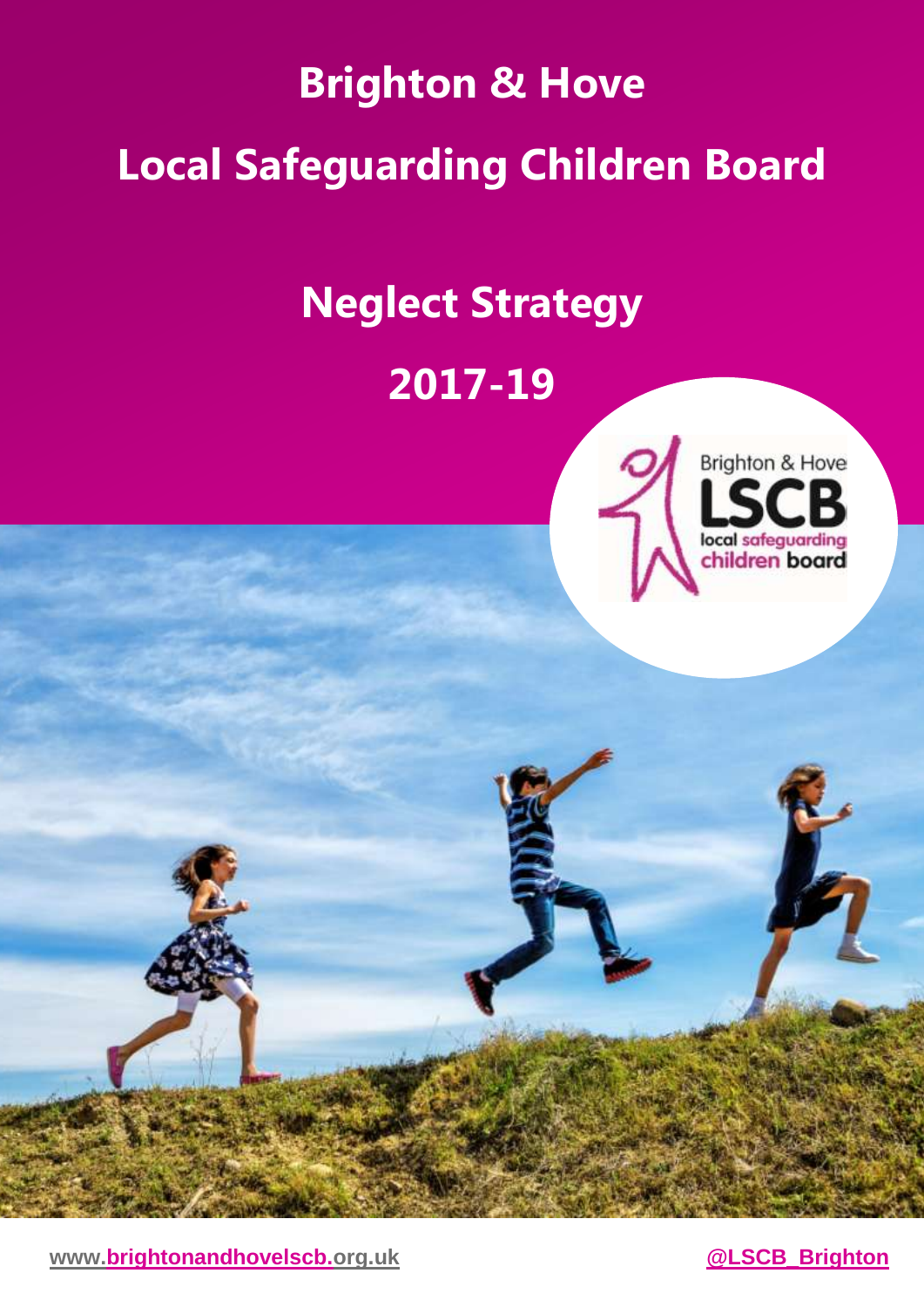#### **Contents**

| 1 <sub>1</sub> | <b>Foreword by Independent Chair of LCSB</b>  | Page 3  |
|----------------|-----------------------------------------------|---------|
| 2.             | Why do we need a neglect strategy?            | Page 4  |
| 3.             | Our strategy's aims                           | Page 5  |
| 4.             | <b>Definition of neglect</b>                  | Page 6  |
| 5.             | <b>Types of neglect</b>                       | Page 7  |
| 6.             | <b>Contributing factors to neglect</b>        | Page 8  |
| 7.             | <b>Tacking neglect: A strategic framework</b> | Page 10 |
| 8.             | <b>Pitfalls to tackling neglect</b>           | Page 10 |
| 9.             | Good practice examples in tackling neglect    | Page 11 |
| 10.            | How we plan to tackle neglect 2017-19         | Page 12 |
| 11.            | Governance                                    | Page 14 |
| 12.            | How will we measure our success?              | Page 14 |
| 13.            | <b>Review</b>                                 | Page 14 |
| 14.            | Useful resources and references               | Page 15 |
|                |                                               |         |

#### **Appendix 1**

| Key Indicators to Identification in relation to |         |
|-------------------------------------------------|---------|
| <b>Threshold Response for Intervention</b>      | Page 18 |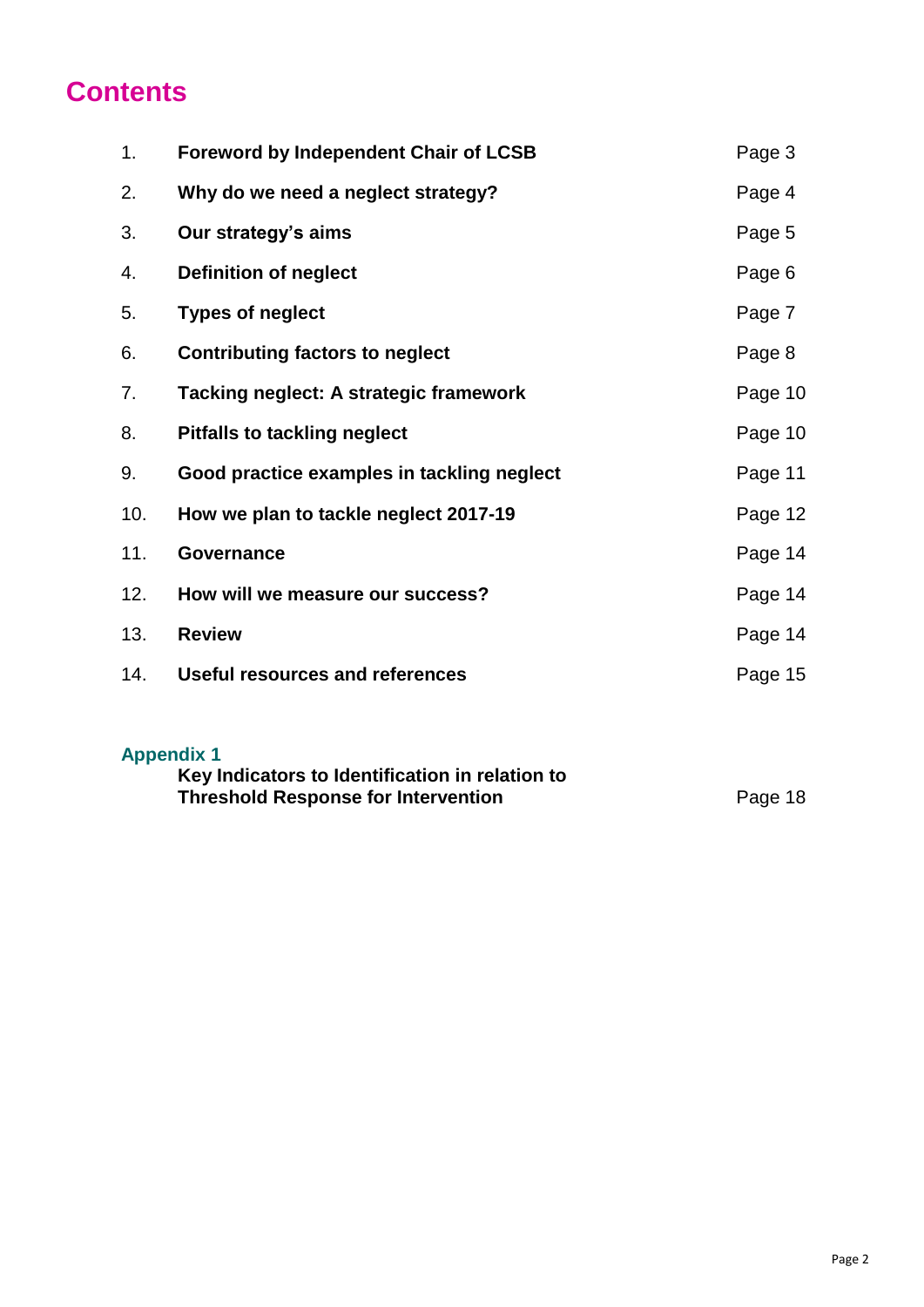### **1. Foreword by Independent Chair of the LSCB**

Article 19 of the United Nations Convention on the Rights of the Child states that **Governments must do what they can to ensure that children are protected from all forms of violence, abuse, neglect and bad treatment by their parents or anyone who looks after them.**

All children deserve the chance to grow up in a loving, secure family and have the opportunity to achieve their full potential. Sadly, we recognise that not all children have the same experiences and not all children in our city are bought up in families able to care effectively for them.

The impact of neglect on children and young people is enormous. Neglect causes great distress to children, leading to poor health, educational and social outcomes and is potentially fatal. Child neglect is the most common and pervasive type of abuse in the UK today and requires a coordinated and rigorous professional response at all levels. To this end, Neglect and Emotional Harm is one of Brighton & Hove Local Safeguarding Children Board's (LSCB) key priorities for 2016-19.

The LSCB believe that all children in the city should have trusted, committed and able professionals who are able to swiftly identify and respond effectively to child neglect.

Together with our multi-agency partners the LSCB has developed this **Neglect Strategy** for the city, setting out Brighton & Hove's approach to tackling neglect. The overarching aim of the strategy is to ensure the early recognition of neglect and improved responses to it by all agencies, so that the life chances of children are promptly improved and the risk of harm reduced. This strategy is our shared commitment to re-focus our efforts to improve identification of children experiencing neglect and to more effectively join up the support offered to our city's families.

It is important to stress that this strategy has been developed in response to local knowledge as to the causes and effects of neglect, learning from local and national reviews and from the Ofsted Thematic Inspection Report; In the child's time: professional responses to neglect (March 2014).

The strategy is supported by **LSCB Child Neglect Training** which provides professionals with an overarching understanding of the issues surrounding neglect, how it can impact on the children and young people to whom it relates and how early interventions and agency procedures can be used to reduce the risk and thus safeguard from neglectful situations.



Fatt

Graham Bartlett Independent Chair Person, Brighton & Hove LSCB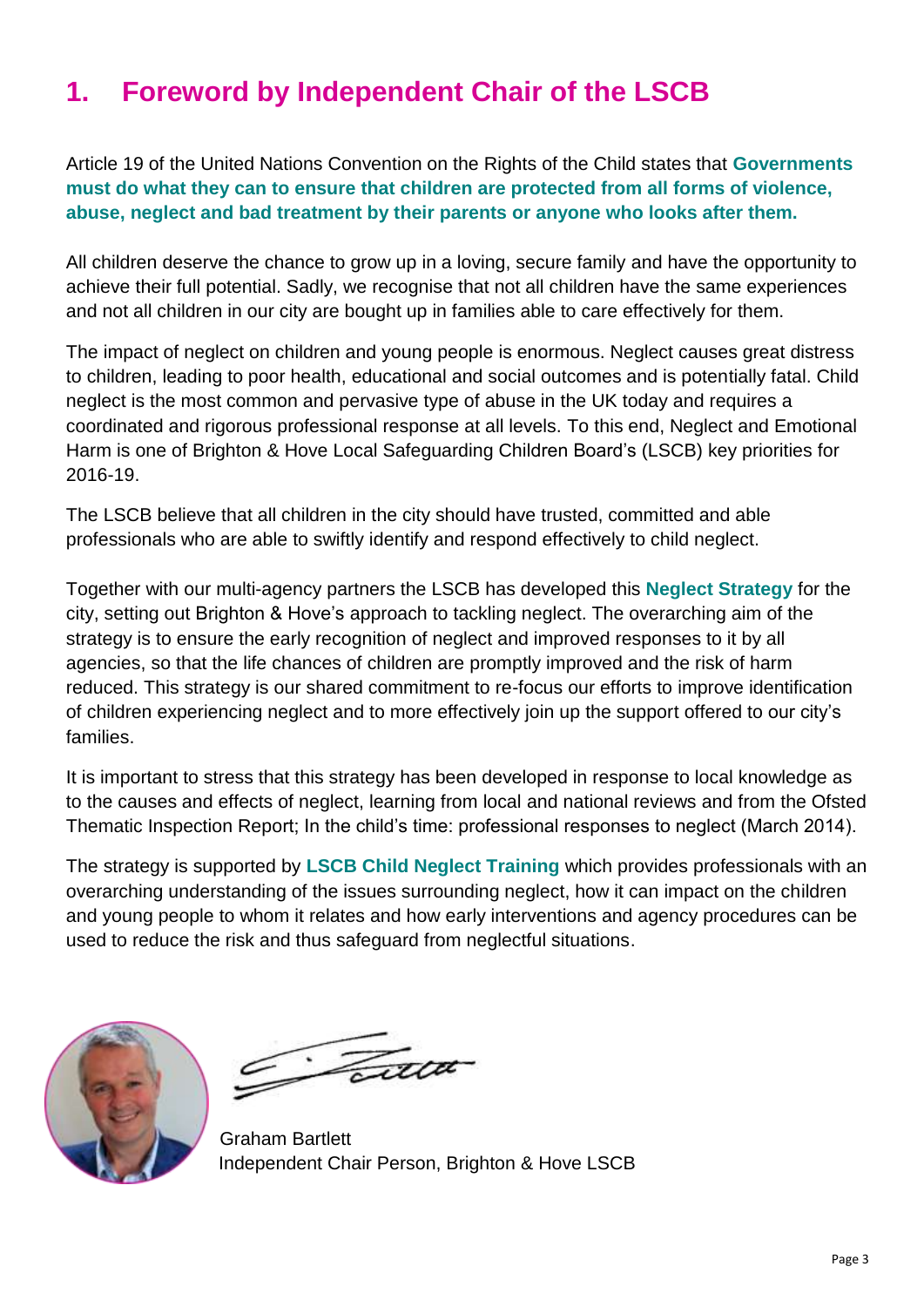#### **2. Why do we need a neglect strategy?**

There is considerable national research and local evidence which demonstrates the damage to infants, children and adolescents living in situations where their needs are neglected. Whilst the harm from neglect can be particularly damaging in the first 18 months of life, it can have a demonstrated cumulative impact across childhood, the impact of which can be keenly felt as children progress through their adolescence. The consequences of neglect can last a lifetime, span generations and for some children proves fatal.

The Ofsted thematic inspection: In the child's time: professional responses to neglect*,*2014, presents a mixed picture in respect of the quality of professional responses to neglect, with the result that some children are left in situations of neglect for too long. The inspection highlighted a real urgency for improvements to be made in driving up standards of professional practice and leadership in the field of neglect.

The recommendations and best practice examples from the thematic inspection have been considered in our strategy alongside the areas of enquiry proposed by Ofsted for future Joint Targeted Area Inspections: 'Deep Dive'- Children Living with Neglect, 2016, *&* Guidance for joint targeted area inspections on the theme: children living with neglect, April 2017

Neglect and Emotional Harm is one of Brighton & Hove Local Safeguarding Children Board's key priorities for 2016-19. We have recently completed a Multi-Agency Learning Review, into a long standing Neglect Case and conducted a further Multi-Agency Neglect Audit in March 2017, which highlighted areas for further development and improvement in relation to tacking neglect.

In Brighton & Hove (Children in Need Benchmarking 2015-16) there were 480 out of 1,910 episodes where neglect was recorded as an assessment factor, in the year ending 31 March 2016. This amounts to 25.1% of all factors, which is above the national average of 17.5%, and ranked Brighton & Hove 18<sup>th</sup> highest nationally out of 150 LAs with published figures. It is noted that children often experience neglect alongside other forms of abuse.

Of the 392 children who have a child protection plan recorded at 31 March 2016, 120 (30.6%) had neglect recorded as the latest category of abuse, this is below the national average of 44.9% and statistical neighbour average of 41.5%, however Brighton & Hove has a higher percentage of children who have a child protection plan in place as a result of emotional abuse (of which neglect is a component), 52.6% compared to 38.3% nationally.

> **Neglect is identified as the form of maltreatment most likely to be repeated and the impact of which can be cumulative.**

**Neglect, increases vulnerability and exposes children to other forms of abuse, e.g. child sexual exploitation, radicalisation etc.**

**The impact of neglect on a child's development and emotional wellbeing is often cumulative, making it hard for professionals to agree to take action to protect a child. This can result in drift and delay to help and support being provided.**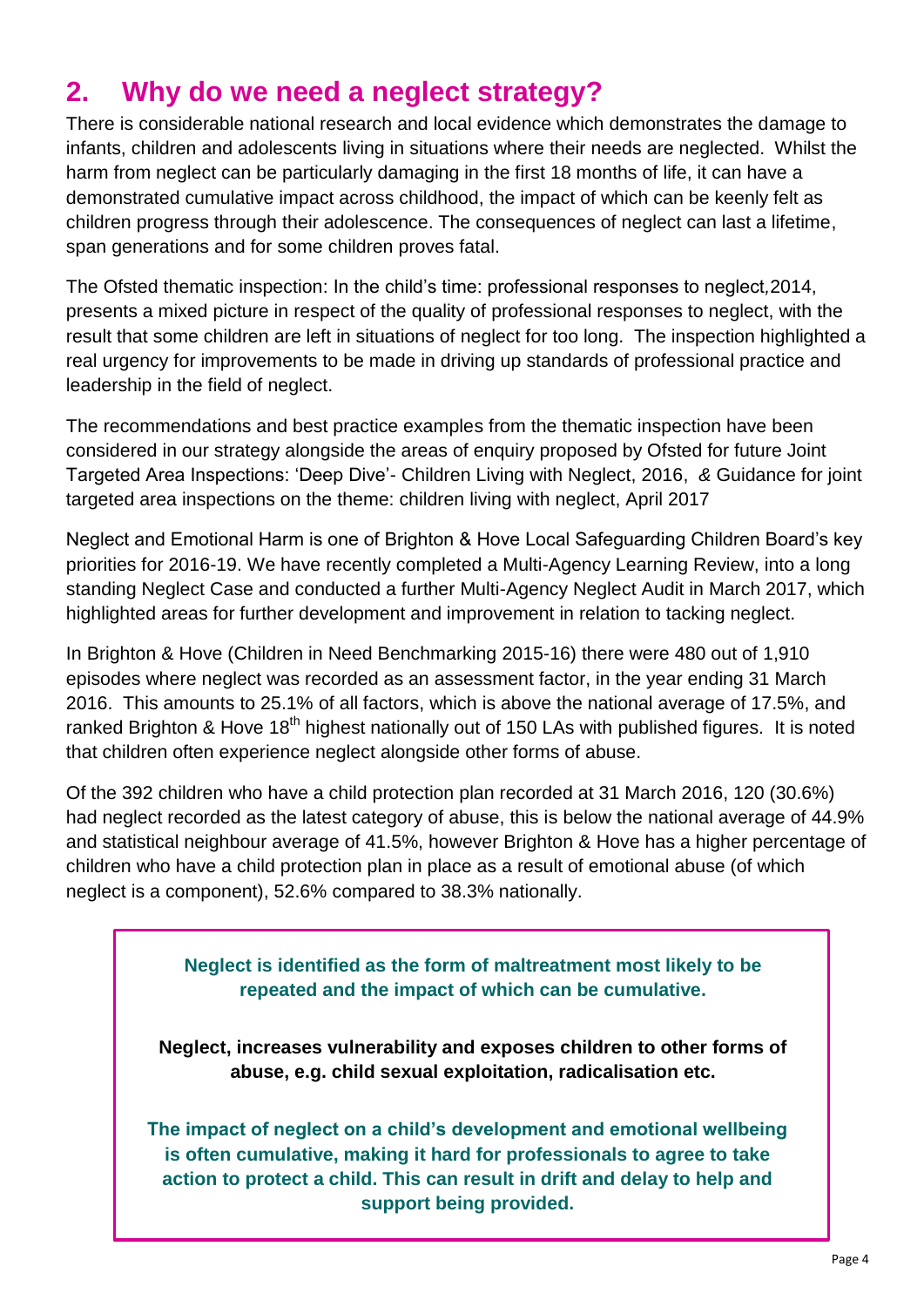In analysis of Serious Case Reviews (SCRs) Neglect was a factor in two-thirds of the non-fatal SCRs and over half of the fatal cases. Of this number only 12% of children had a child protection plan with neglect being by far the most common category (a further 12% had been on a CP plan in the past). Since more than half (55%) of serious case reviews occur for children who are below the threshold for children's social care, all those working with children and families need to be alert to children's need for protection in their everyday work. The consideration about whether and how urgently children need protection is a challenge for all who work with children and their families $1$ 

### **3. Our Strategic Aims**

- **Raise awareness and challenge neglect when we see it.**
- **Do more to mitigate the impact of this form of abuse upon children and young people.**
- **Identify neglect much earlier in children's lives.**
- **Reduce the number of children that suffer neglect and reduce the amount of time that they experience neglect for.**
- **Give tackling child and adolescent neglect the priority it deserves.**
- **Deliver a well trained workforce that works together confidently to tackle neglect and a community that recognises and reports neglect.**

This strategy has been developed in conjunction with partners represented on the Local Safeguarding Children Board. This strategy needs to be considered in conjunction with other key strategies, policies and procedures.

Through this strategy local partners agree to the following principles:

- **That the safety and welfare of children is paramount**
- **Professionals and volunteers from all agencies have a statutory responsibility to safeguard children from neglect and its consequences**.

The organisations expected to understand, recognise and appropriately respond to the forms of child neglect include:

Brighton & Hove City Council: Children's Service & Adult Services Sussex Police Sussex Community NHS Foundation Trust Early Year's Settings & Nurseries Children's Centres GPs/Practice Nurses South East Coast Ambulance Service Housing Providers Brighton & Sussex University Hospitals Armed Forces Welfare East Sussex Fire & Rescue Service Sussex Partnership NHS Foundation Trust Community & Voluntary organisations Dentists Substance misuse services RSPCA / Vets Schools & Colleges KSS Community Rehabilitation Company & National Probation Service Prisons

 $\overline{a}$  $<sup>1</sup>$  (Sidebotham et al 2016).</sup>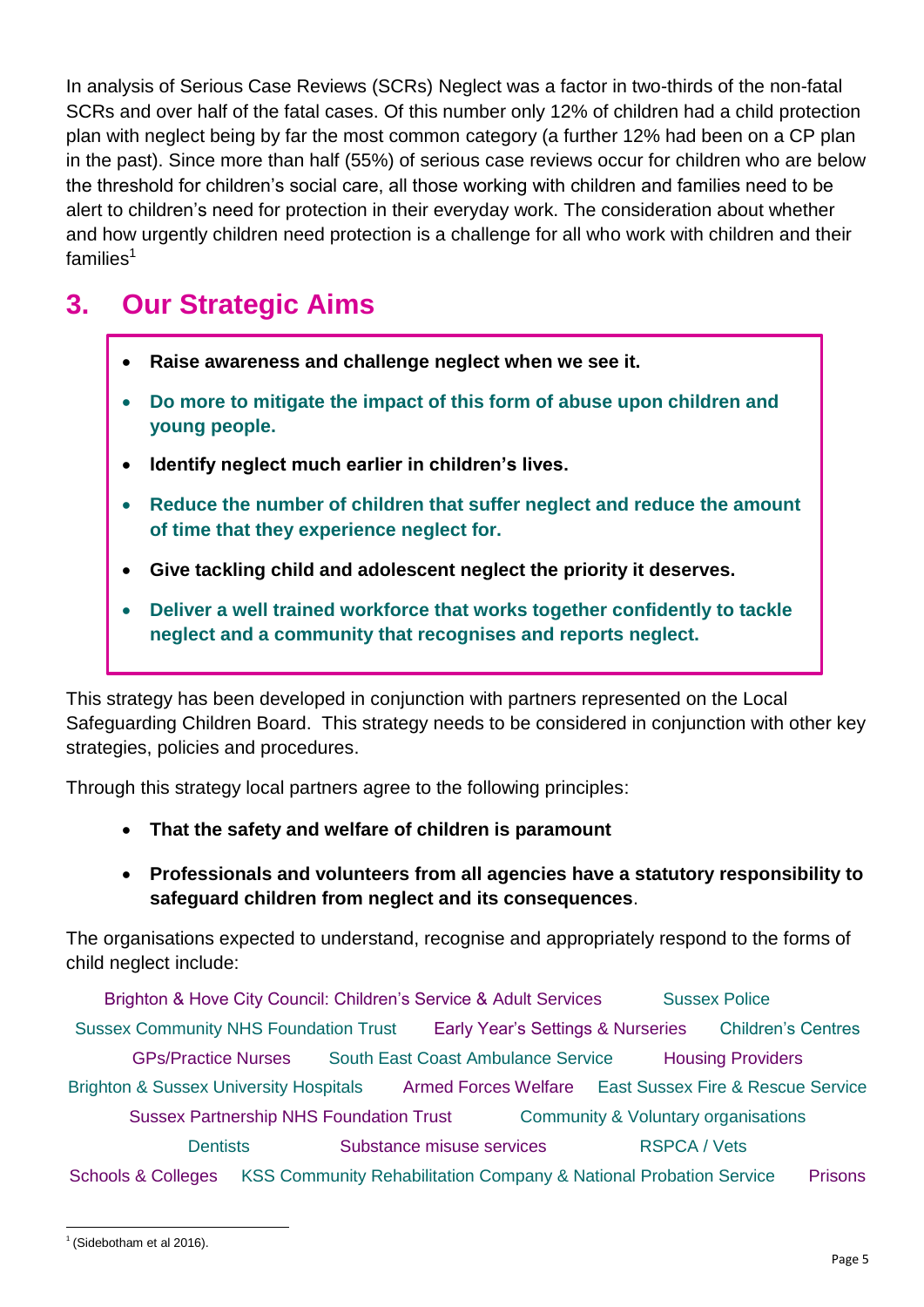### **4. Definition of Neglect**

The statutory definition of child neglect is:

**The persistent failure to meet a child's basic physical and/or psychological needs, likely to result in the serious impairment of the child's health or development. Neglect may occur during pregnancy as a result of maternal substance abuse. Once a child is born, neglect may involve a parent or carer failing to:** 

- **Provide adequate food, clothing, shelter, such as excluding a child from home, abandoning them and leaving them alone.**
- **Failure to protect a child from physical or emotional harm, or danger.**
- **Failure to ensure that the child has adequate supervision (including the use of inadequate and inappropriate caregivers).**
- **Failure to ensure the child has appropriate medical care and treatment when needed.**
- **Unresponsiveness to a child's basic emotional needs.**

*Working Together 2015*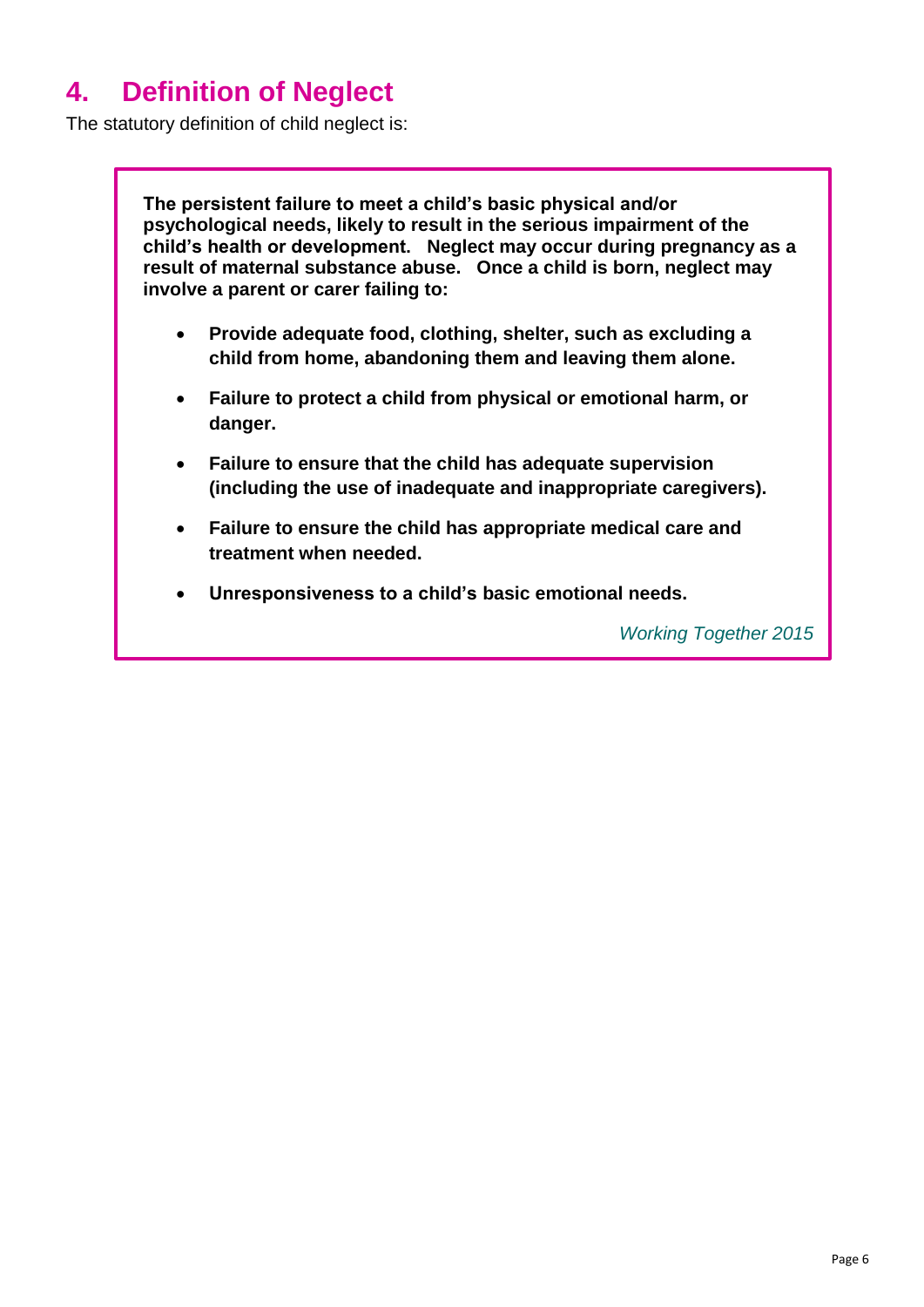### **5. Types of Neglect:**

As well as the statutory definition it is important to have regard to the specific needs of children that are often subsumed under the term of 'failure to meet basic needs', $2$ 

These include:

 $\overline{a}$ 

**Medical neglect**: Failing to provide appropriate health care, including dental care and refusal of care or ignoring medical recommendations.

**Nutritional neglect:** Failing to provide adequate diet and nutrition.

**Emotional neglect:** Failing to meet a child's need for nurture and stimulation, through, e.g. ignoring, humiliating, intimidating or isolating children.

**Physical neglect**: Failing to provide for a child's basic needs such as food, clothing, or shelter.

**Lack of supervision and guidance:** Failing to adequately supervise a child, or provide for their safety.

**Educational neglect:** Failing to ensure that a child receives an education

These provide practitioners scope for support and early help before thresholds for statutory interventions are met. For further information, please see [Types of Neglect and Associated](https://www.nspcc.org.uk/globalassets/documents/research-reports/child-neglect-an-evidence-scope-executive-summary.pdf)  [Features,](https://www.nspcc.org.uk/globalassets/documents/research-reports/child-neglect-an-evidence-scope-executive-summary.pdf) NSPCC, Research in Practice, & Action for Children, 2016.

#### **Statutory Multi-Agency Assessment<sup>3</sup> :**

Howe (2005) highlighted four defining forms of neglect, with each form associated with different effects on both children and their parents, which has implications for the type of intervention offered. These are:

**Emotional Neglect:** Ranges from ignoring the child to complete rejection. Children suffer persistent emotional ill treatment, they feel worthless and inadequate. Their parent keeps them silent, scapegoats them and shows them no affection or emotion.

**Disorganised Neglect:** Ranges from inconsistent parenting to chaotic parenting. Parents' feelings dominate, children are demanding/action seeking and there is constant change and on-going disruption.

**Depressed or Passive Neglect:** Ranges from a parent being withdrawn or detached with the greater focus being on themselves, than their children and is characterised by a parent or carer, typically being, uninterested and unresponsive to professionals. The parent/carer does not understand the child's needs and believes nothing will or needs to change. They will fail to meet their child's emotional or physical needs and will appear passive in the face of apparent need.

**Severe Deprivation Neglect:** Ranges from a child being left to cry for prolonged periods, to a child being left to die. The child and the home will be smelly and dirty. Children are deprived of love, stimulation and emotional warmth. The children may be completely ignored and left unsupervised within their own home or out on the streets.

<sup>2</sup> *J. Horwath, Child Neglect: Identification and Assessment, London (Palgrave MacMillan, 2007).*

<sup>3</sup> (See Indicators & Toolkit to Identification in relation to Threshold Response for Intervention: Appendix A)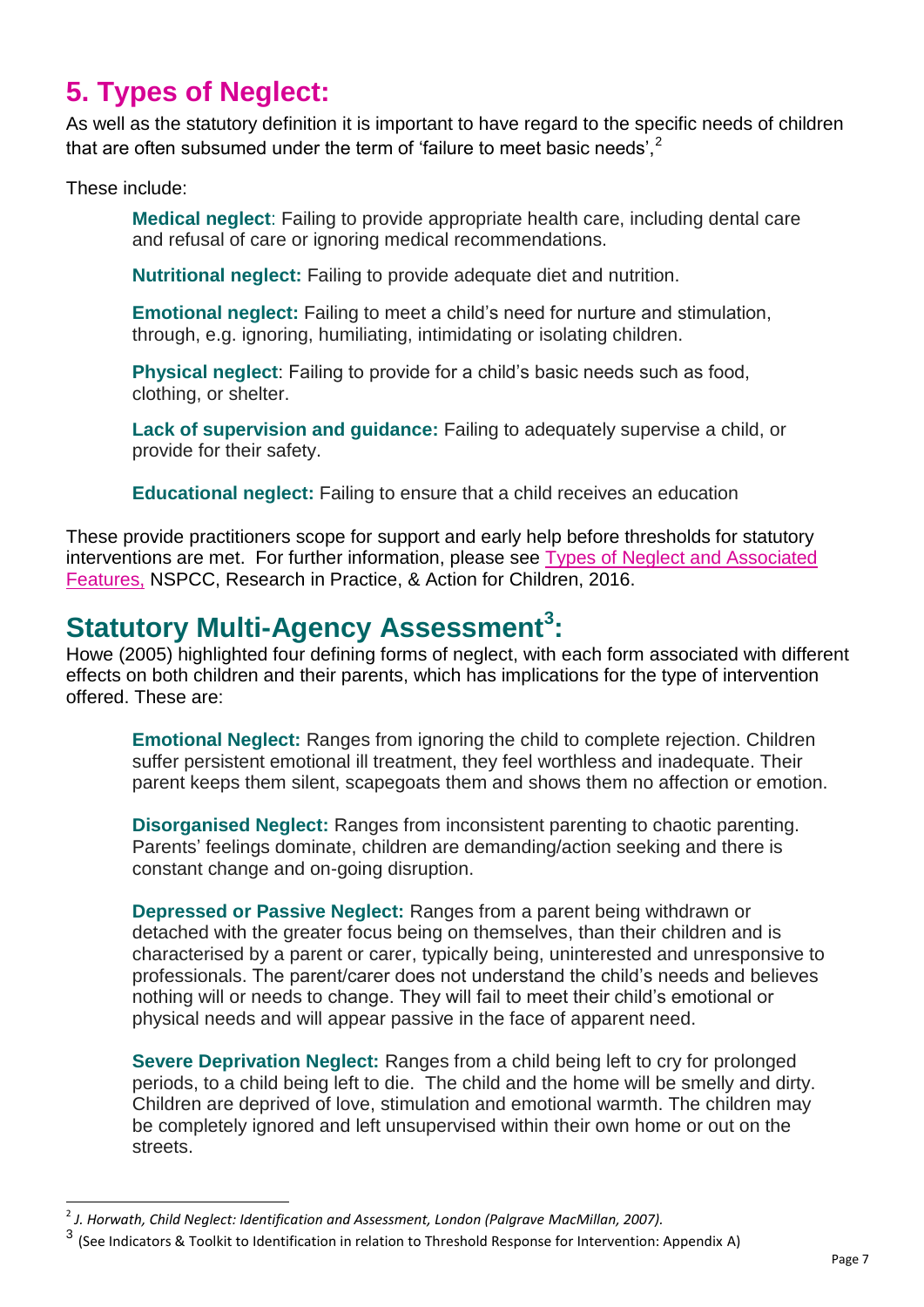### **6. Contributing factors to neglect:**

A number of social factors can increase the likelihood of neglect in some families, particularly when they present in combination with each other:

- Parental mental health problems
- Substance misuse
- Domestic violence and abuse (DV&A)
- Unemployment
- Poverty
- Poor parental functioning (including learning disabilities)
- Inadequate housing
- Lack of a caring relationship.

It is important therefore that preventative approaches and links to other services working with children and families are considered to reduce the risk factors that can lead to neglect.

It is also important to note that these risk factors may, but do not always, prevent parents from providing adequate food and clothing, protecting children from physical and emotional harm or danger, ensuring adequate supervision and /or access to appropriate medical care or treatment – all elements of the *Working Together* definition of neglect.

#### **Neglect and Assessment Considerations:**

Living in poverty damages physical and psychological health in children and their families<sup>4</sup> and harms relationships; poverty often brings social isolation, feelings of stigma, and high levels of stress<sup>5</sup>. In spite of the extraordinary levels of organisation and determination to parent effectively in situations of poor housing, meagre income, lack of local resources and limited educational and employment prospects<sup>6</sup>, the majority of poor families do not neglect their children; in many studies examining the effects of neglect, the comparison population of children are experiencing equal poverty<sup>7</sup>.

Yet the increased stress associated with poverty can make coping with the psychological as well as the physical and material demands of parenting much harder $^8$ . In this respect poverty can add to the likelihood of poorer parenting and neglect and be one of many cumulative adversities a child experiences. In relation to parental stress, Schumacher and colleagues systematic review of neglect found that a high level of pervasive, smaller stressors is a risk factor for neglect, whereas acute major stressors may not be.<sup>9</sup>

 $\ddot{\phantom{a}}$ 

<sup>4</sup> (Lanier *et al.,* 2010)

<sup>&</sup>lt;sup>5</sup> (Drake and Pandy, 1996, Jack and Gill, 2013).

<sup>6</sup> (Burgess *et al.,* 2014),

<sup>7</sup> (Naughton *et al.,* 2013).

 $^8$  (Howe, 2005; Crittenden, 2008).

<sup>9</sup> (Schumacher *et al.,* 2001:248).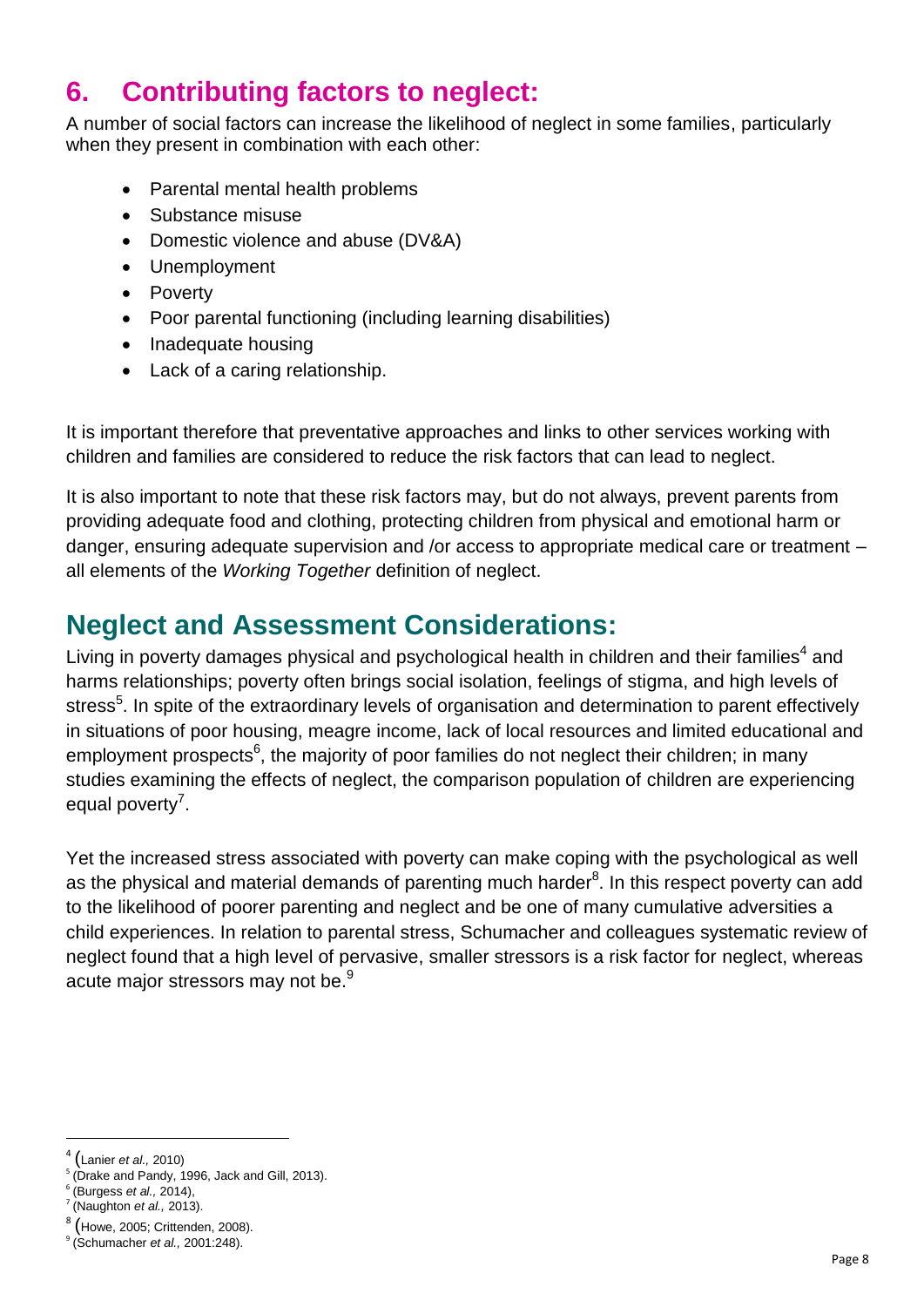We're investigating neglect. It's mainly to do with the home situation. They're living in squalor. Upstairs there's no carpet, the children are sleeping four to a bed…

(Social worker field notes, Scourfield, 2000, p371)

Neglect is commonly recognised where there are poor or unsafe physical living conditions and living circumstances. Professionals assessments of neglect is often characterised by an assessment of home conditions and a concentration on the physical aspects of neglect.

Linking neglect primarily with poor physical living conditions can however deflect attention from the equally harmful neglect that can also occur in well-ordered but physically and emotionally unresponsive parents. Gardner's exploration of neglect cases through interviews with 100 practitioners including social workers, teachers, nurses and health visitors found numerous examples of poor physical home conditions but also examples of neglect in good living conditions, for instance:

> The home was beautiful and spotless. There was a row of candles along the hearth. So I asked where the child played and it turned out he was never allowed out of his push chair. The back of his head was flattened where he had sat in it all day every day and he could not walk at all (Gardner, 2008, health visitor, p.60)

**Social isolation:** Parents who neglect their children have been found in systemic reviews and other studies, either, to have had fewer individuals in their social networks and to receive less support, or, to perceive that they received less support from them, than did other parents<sup>10</sup>. Social isolation and limited networks may mean that parents have little social interaction and by implication little help with the day to day responsibility of supervising small children. Alternatively, neglecting parents in low income neighbourhoods have been found to have had as many social contacts as their peers but not to have reciprocated social support instead making considerable demands on friends and family $^{11}$ .

**Pregnancy:** A number of risk factors may be apparent during pregnancy. Parents' attitudes to the pregnancy and their expectations of the child and of parenthood are both important considerations. Failure to attend antenatal appointments and / or comply with medical advice may be risk factors or indicators of actual neglect.

 $\overline{a}$ 

<sup>10</sup> (Connell-Carricks 2003).

 $11$  (Naughton et al., 2013).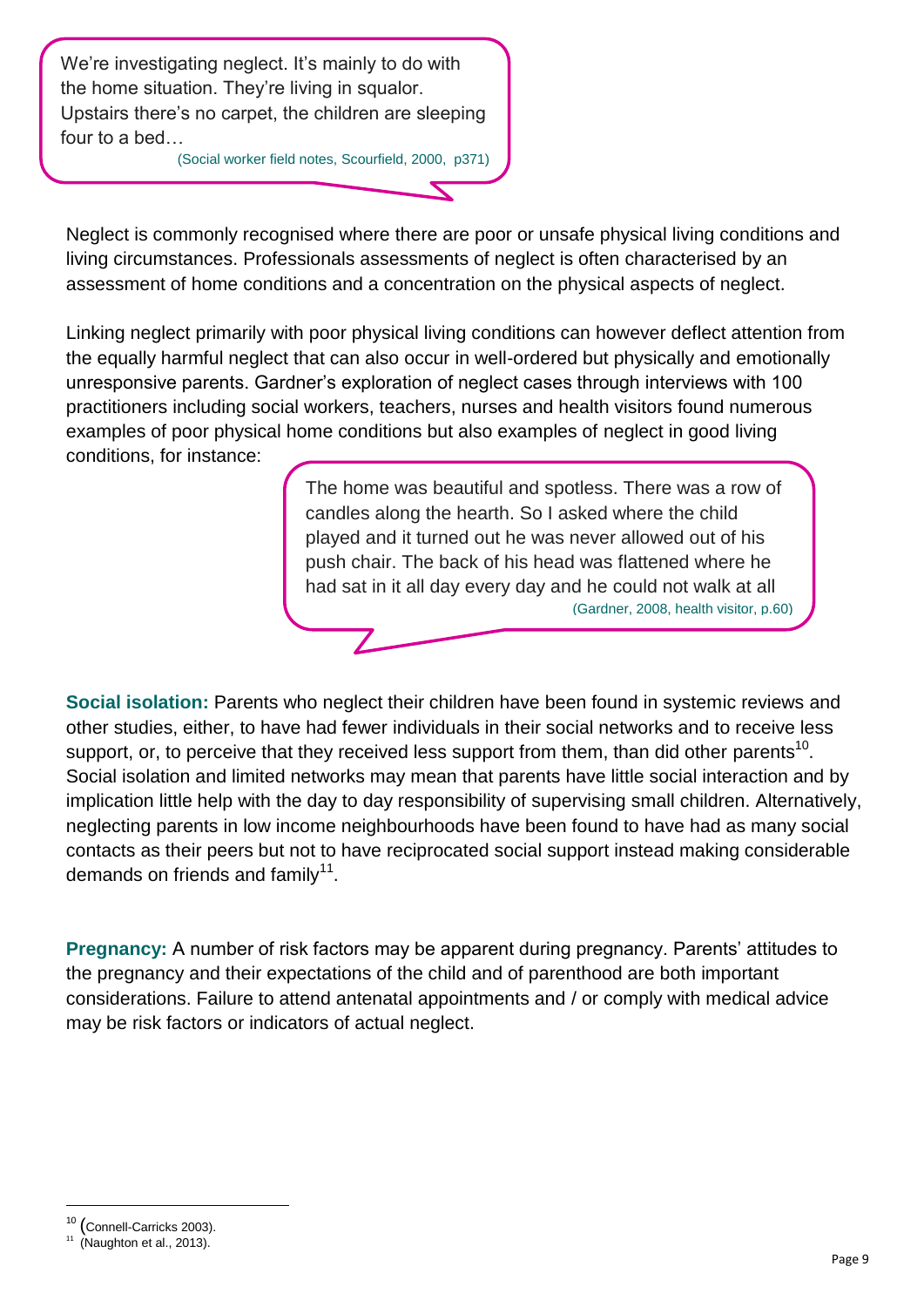### **7. Tackling Neglect: A Strategic Framework**

Neglect causes significant harm to children; it alters life chances in relation to health, educational and social outcomes, and can potentially be fatal. A child's ability to form trusting relationships can be impacted upon and affect their own ability to parent in the future. Addressing neglect is multi-faceted and demands a systemic response from government through to front line provision.

This includes:

 $\ddot{\phantom{a}}$ 

- Agreed information sharing protocols regarding concerns about neglect.
- Greater precision given to legal and procedural terms and thresholds.
- LSCB has an inclusive strategy for addressing neglect, including a crisis response.
- Good quality information for children, parents and concerned others, with identified contact points.
- Universal and targeted provision for children and parents (separately and together) that addresses specific components of neglect.
- Located responsibility for achieving best practice on child neglect, in all relevant services – including emergency, community and adult services.
- Staff development and training plans that address staff security, health and safety, knowledge base, supervision, audit and casework.
- Assessment and risk analysis specific to child neglect, linking identified problems to relevant service $12$

### **8. Pitfalls to tackling Neglect:**

Due to its often pernicious and chronic nature, tackling neglect brings a number of challenges and pitfalls for the workforce seeking to support changes, these include:

- Loss of momentum and plans being followed through.
- Difficulty joining up adult and children's services
- Desensitisation and demoralisation of practitioners.
- Failure to track referrals and collate data.
- Concern about blame where a parent is perceived as not intentionally abusive (e.g. See Practice Guidance re Parents with Learning Disability).
- Difficulty with legal thresholds
- Lack of training and reflective practice.

A 'Whole Family Approach' needs to be owned by all professionals working with the local community. This includes opticians, GP's, dentists, fire officers, voluntary, advocacy and animal welfare groups. A Whole Family Approach means that all agencies, irrespective of their particular focus upon one particular family member, take into account the needs of the whole family when making an assessment/delivering an intervention.

The approach is inclusive of children with additional needs such as disability or special educational needs as they are potentially more vulnerable.

<sup>12</sup> [www.nspcc.org.uk/globalassets/documents/research-reports/developing-effective-response-neglect-emotional-harm-children.pdf](http://www.nspcc.org.uk/globalassets/documents/research-reports/developing-effective-response-neglect-emotional-harm-children.pdf)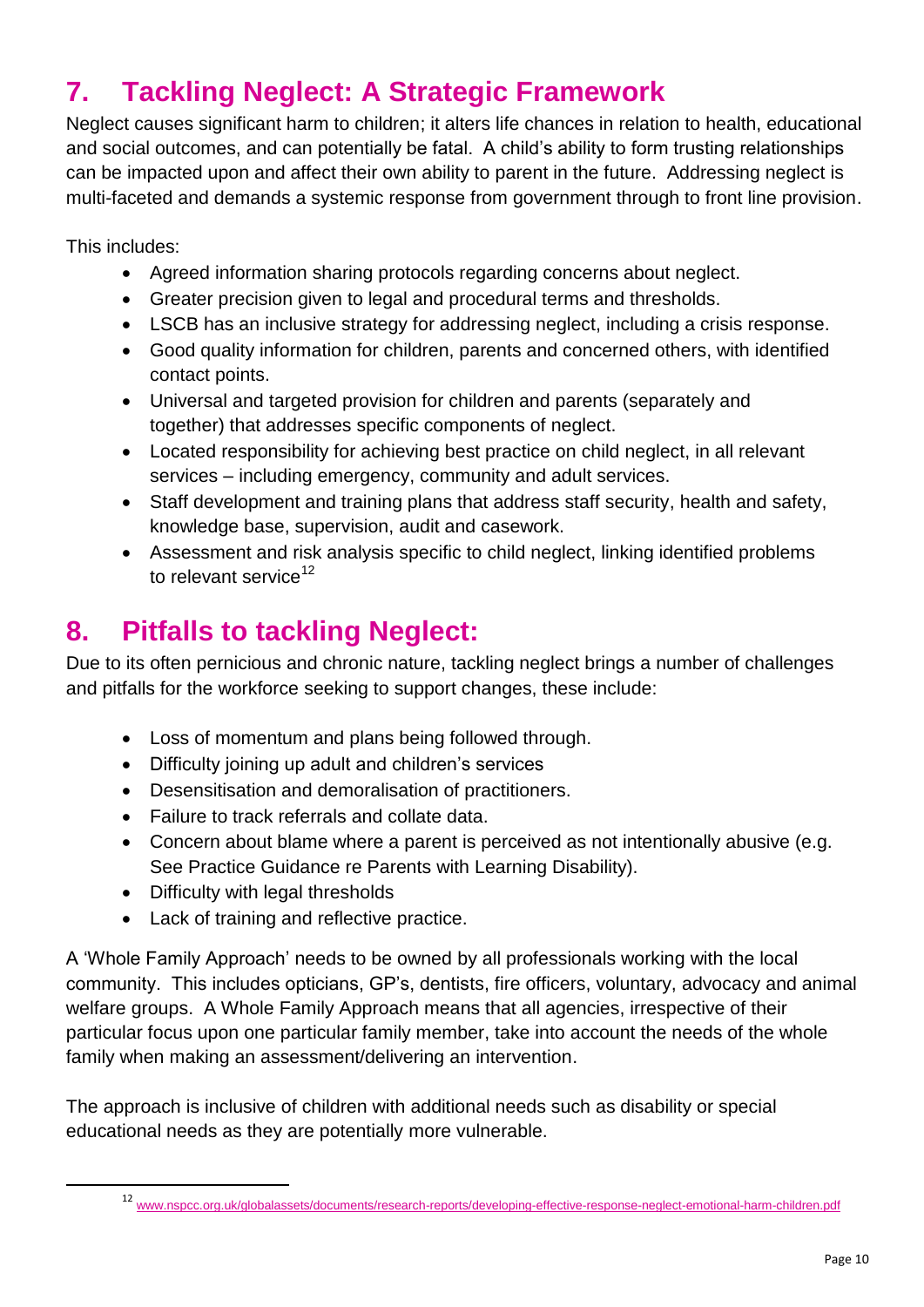### **9. Good Practice Principles in Tackling Neglect:**

This strategy will be supported by the following principles of good joint working practices that ensure:

- Timely response provided by all agencies to expressions of concern about neglect.
- Understanding of the child's day-to-day experience
- Adequacy of child care must be addressed as the priority
- Engagement with mothers, fathers, partners and extended family and community networks
- Clarity on parental responsibility and expectations
- Full assessment of the child's health and development
- Monitoring for patterns of neglect and change over time
- Avoiding assumptions and stereotypes
- Effective tracking of families whose details change (name, address, school, GP).

All agencies need to consider historical information to inform the present position and identify families where inter-generational is a risk that includes absent and new partners. Agencies working with children and their parents and carers are expected to contribute to improved understanding patterns of neglect through the use of **multi-agency chronologies** to identity and evidence patterns of neglect.

Work to address neglect needs to be measured by its **impact upon outcomes** for the child. This requires good quality assessment and planning.

Effective collaboration and partnership arrangements are central to ensuring identification, assessment that supports and promotes consistency of practice, which leads to effective challenge about improvement in a family's circumstances and its sustainability. Key to tracking improvements and robustly addressing a decline in a child's circumstance requires effective information sharing and risk evaluation.

Help and support needs to be of the sort that improves resilience and sustains the safety of children and young people into the future. Universal and early help activity across all agencies working with children and their families is crucial to the early recognition and identification of the signs and symptoms of neglect. Co-ordinated and targeted early help recognises the importance of effective collaboration amongst agencies, through early help Strengthening Family Assessments and Plans.

Suitable statutory action needs to be taken if insufficient progress is made.<sup>13</sup>

 $\overline{a}$ 

<sup>&</sup>lt;sup>13</sup> (Principles used in this section inspired by Cheshire's Neglect Strategy [/www.cheshireeastlscb.org.uk/pdf/cheshire-east-neglect-strategy-nov-](http://www.cheshireeastlscb.org.uk/pdf/cheshire-east-neglect-strategy-nov-2014.pdf)[2014.pdf](http://www.cheshireeastlscb.org.uk/pdf/cheshire-east-neglect-strategy-nov-2014.pdf) )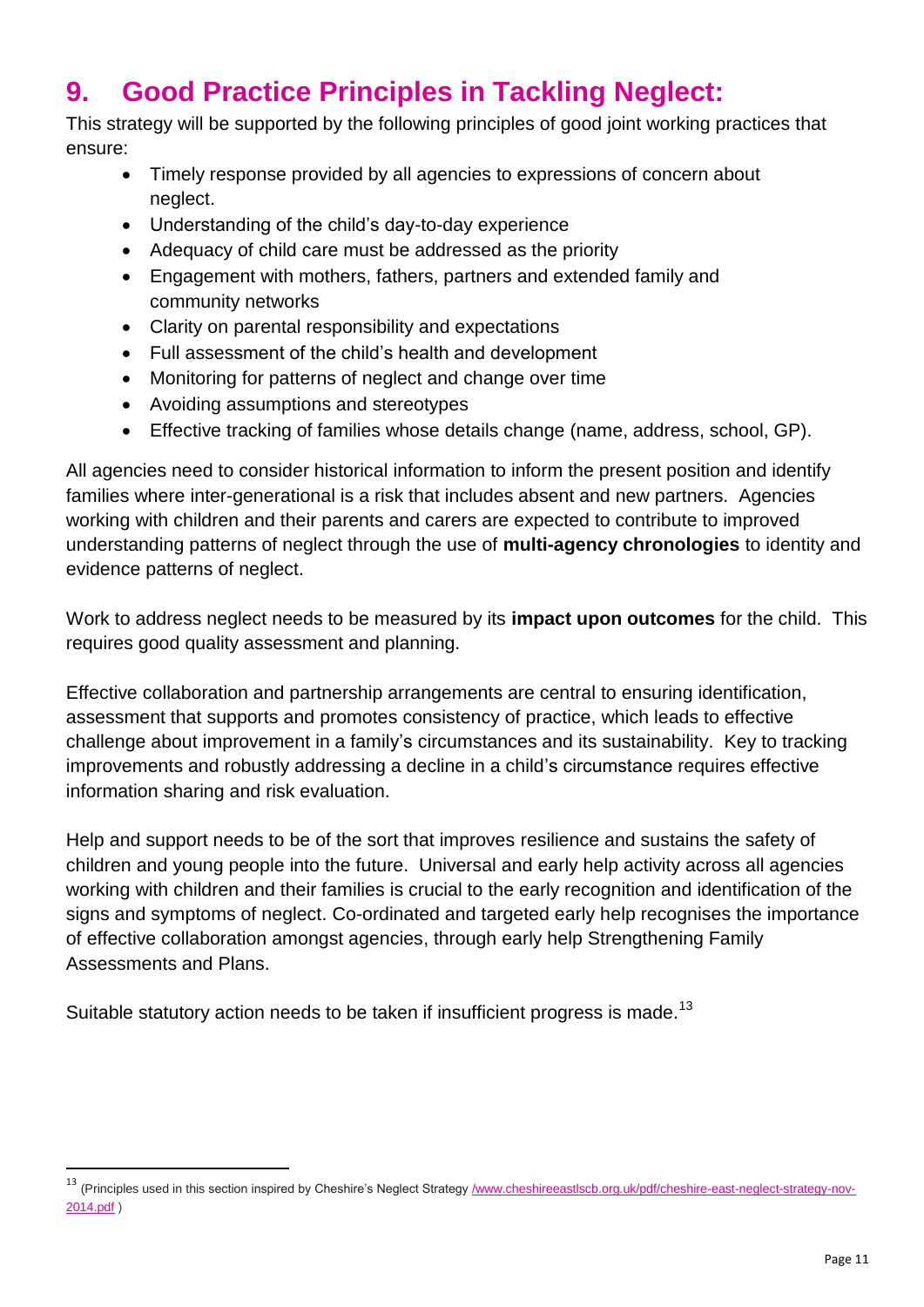#### **10. How we plan to address Neglect for 2017-19?**

#### **Priority 1: Strategic Commitment Across all Agencies.**

Improvement to the multi-agency response to neglect and emotional harm is a key priority for Brighton & Hove's LSCB. To address this, we will:

- Launch the Brighton & Hove Neglect Strategy Across All Partners.
- Drive forward the Whole Family Approach and all partners to work to promote resilience.
- Ensure neglect is embedded in the LSCB's quality assurance framework
- Raise awareness and collaboration regarding neglect and partnership boards, through the Safeguarding Adults Board, Health and Wellbeing Board, Community Safety Partnership Forum and the MASH Strategic Board
- Work with Pan-Sussex MASH to review information sharing arrangements re the effective tracking of families whose details change.

### **Priority 2: Improve Awareness, Understanding and Recognition.**

Case reviews and multi-agency audits suggest that some children and young people are not receiving help and support quickly enough around neglect. We believe that adolescent neglect is often overlooked or misinterpreted by professionals. To address this, we will:

- Work with children and young people to get a better understanding of neglect from their perspective.
- Review and refresh our website, alongside our key safeguarding partners' web content, including procedures and professional tools around neglect.
- Improve our use of communication channels to promote awareness, understanding and recognition of neglect.
- Develop single agency bespoke neglect awareness and training and require assurances regarding completion.
- Include the promotion of the Quality of Care Tool within our neglect training package.
- Create a Multi-agency Neglect Consultation Group to offer a safe reflective space to practitioners and their managers to discuss complex and stuck cases where the neglect of children in the primary issue.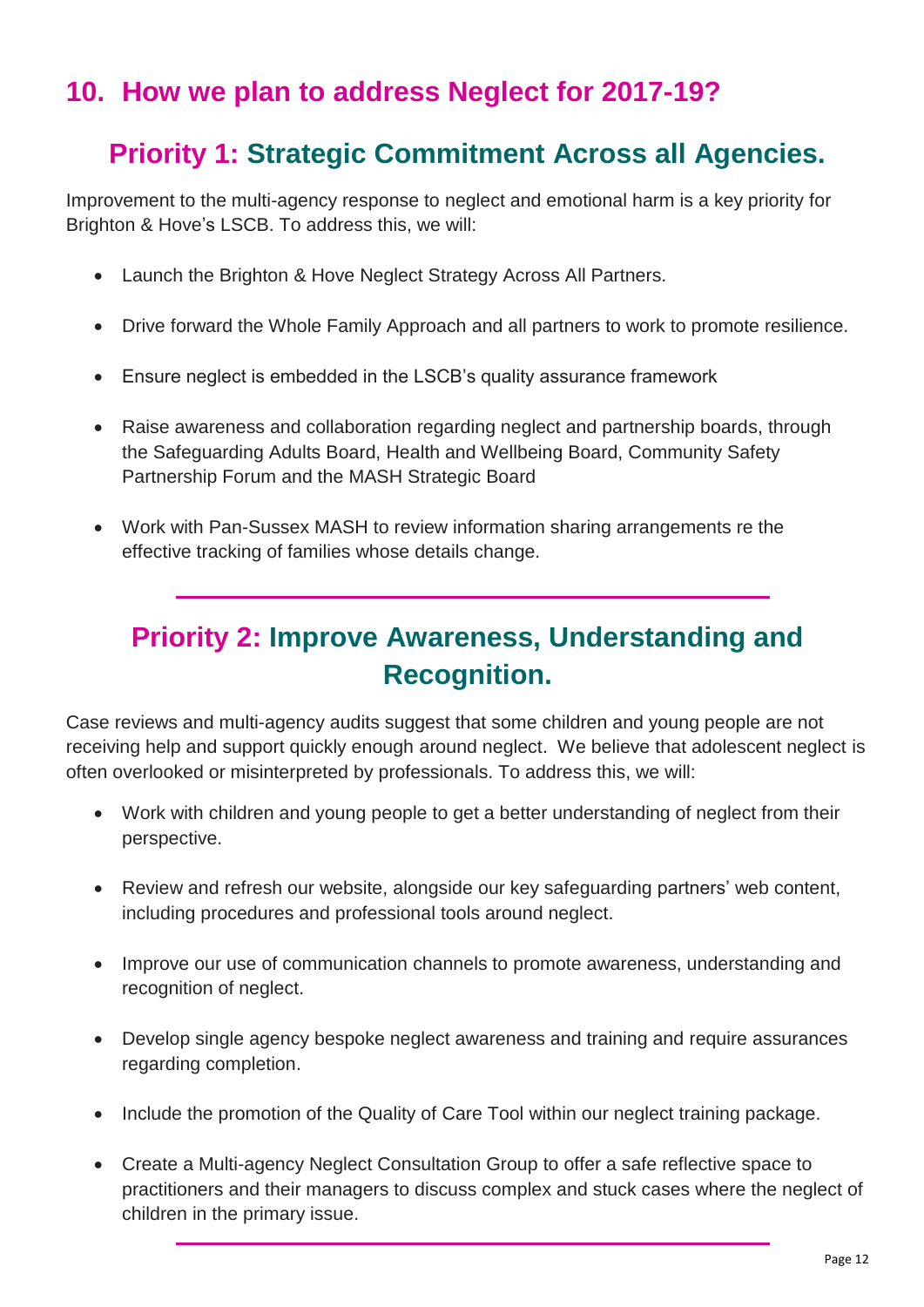### **Priority 3: Prevent Neglect through Early Help activity.**

The impact of neglect on children is often gradual and there is therefore a risk that agencies do not intervene early enough to prevent harm. Working Together 2015 requires local agencies to have in place effective assessments of the needs of children who may benefit from early help activity. In Brighton & Hove agencies should use the Early Help Strengthening Family Assessment and Plan to gather information to assess unmet needs and to co-ordinate support.

The Quality of Care Tool has been developed but we are aware that use of this tool has not been utilised fully to date. To address this we will:

- Ensure that neglect is included in the revised Early Help Strategy.
- Promote the use of the Quality of Care Tool across the partnership.
- Carry out Strengthening Family Assessment and Plan audits across the spectrum of need, to check tools are being used.
- Review our parenting strategy to ensure that these meet the needs of neglectful parents.
- Develop good practice case studies, from across the spectrum of need.

### **Priority 4: Improve Effectiveness of Interventions and Reduce the Impact of Neglect.**

Sometimes our interventions do not make a big enough difference quickly enough to improve upon a child's circumstances. To address this we will:

- Evaluate the guidance and procedures for screening neglect and use of the Quality of Care Tool.
- Implement the Multi-agency NeglectConsultation Group, whereby practitioners can share concerns, good practice and seek advice regarding neglect cases.
- Improve our responsiveness to specific target groups, e.g. children whose parents have a physical/learning disability.
- Improve our work with fathers.
- Embed the use of Multi-Agency chronologies that provide a systemic overview.
- Improve the quality and timeliness of parenting assessments for children who require an Early Help Strengthening Families Assessment (Level 2&3) and for those who reach the threshold for social work intervention (Level 4).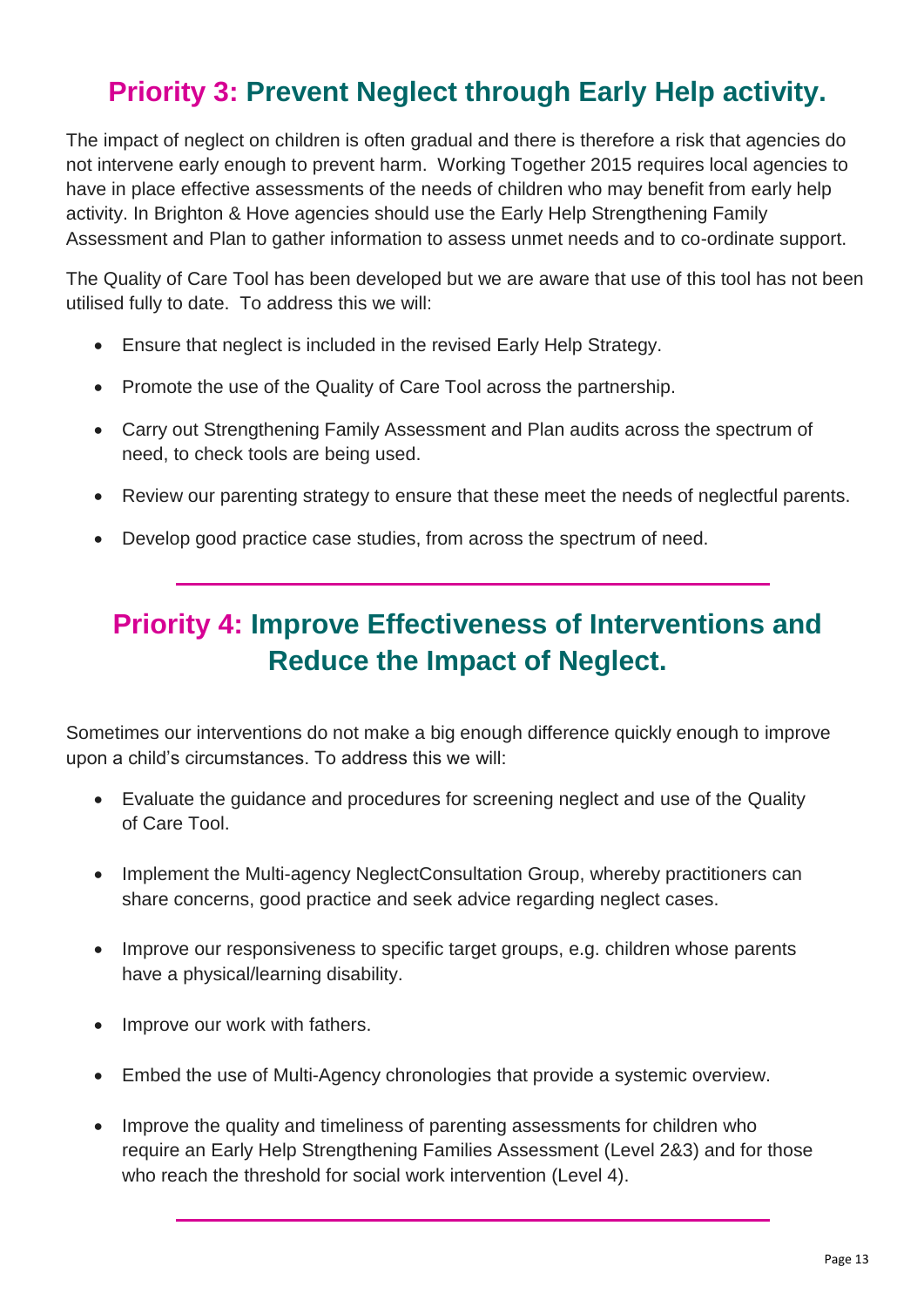#### **11. Governance:**

Governance will be provided to the LSCB through the Vulnerable Children & CSE Strategic Group and the Monitoring & Evaluation Subcommittee. The subcommittee will monitor progress against the strategic objectives on a quarterly basis and challenge multi-agency partners where appropriate.

#### **12. How will we measure our success?**

- LSCB Multi-Agency Audits of Early Help and Children's Social Care Strengthening Family Assessments (SFA), Child in Need and Child Protection Plans for neglect show good impact of the plan and use of the Quality of Care Tool.
- Feedback from parents and children who have had a Strengthening Families Plan in place
- Feedback from parents, children and practitioners where a Quality of Care Tool has been completed.
- Reduction in the incidents of neglect, whilst acknowledging that figures might rise initially (due to better recognition and awareness) particularly at early help levels, where neglect features predominantly.
- Reduction over time of children who require a Child In Need and Child Protection Plan as a result of neglect in comparison with our statistical neighbours.
- Reduction in the number of repeat referrals to children's services post Strengthening Family Assessment, where neglect features.
- Improvement in school attendance for children where neglect is a concern.
- Decrease the percentage of Early Help SFA, where neglect has been identified as a factor who then go onto have a Children's Social Care SFA.
- Measure the percentage of referrals to Children's Social Care for neglect.
- Measure attendance rates for children attending medical and dental appointments, particularly for adolescents.
- Decrease the amount of time that a Child Protection Plan/Child In Need Plan is in place, where neglect is identified as a feature.
- Decrease the number of crimes recorded for neglect.

#### **13. Review**

Brighton & Hove's Neglect Strategy will be reviewed on a two yearly basis by the LSCB. Business and Action Plans will be reviewed annually via the Monitoring & Evaluation Subcommittee.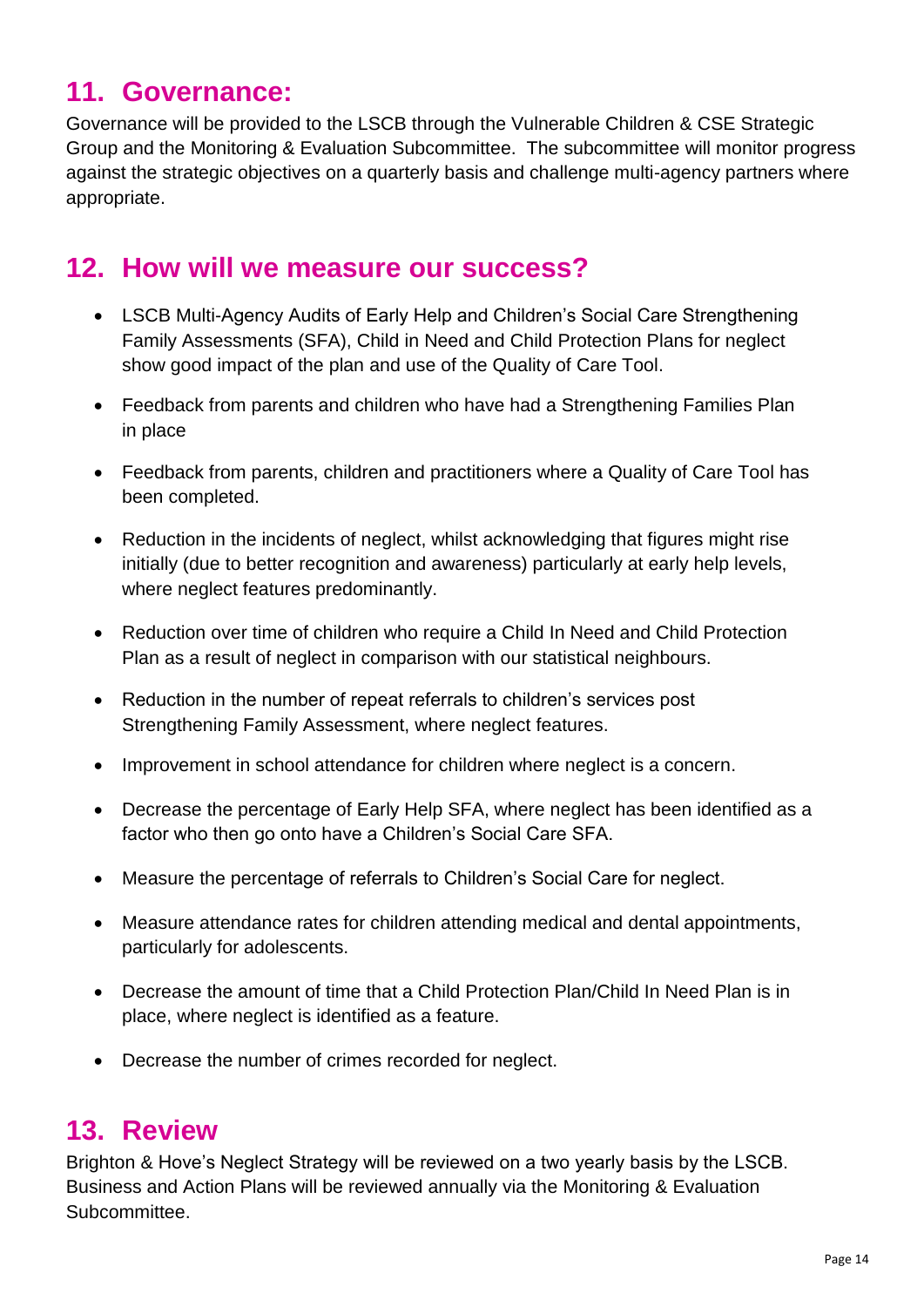### **Useful Resources & References:**

#### **Review of Child Neglect in Scotland (2012)**

*[www.actionforchildren.org.uk/media/4042383/action\\_for\\_children\\_review\\_of\\_child\\_neglect\\_final\\_report.pdf](http://www.actionforchildren.org.uk/media/4042383/action_for_children_review_of_child_neglect_final_report.pdf)*

#### **Evaluation of the Action for Children UK Neglect Project (January 2012)**

*[www.actionforchildren.org.uk/media/3970224/university\\_of\\_salford\\_evaluation\\_of\\_the\\_action\\_for\\_children\\_uk\\_negle](http://www.actionforchildren.org.uk/media/3970224/university_of_salford_evaluation_of_the_action_for_children_uk_neglect_project_final_report_2012.pdf) [ct\\_project\\_final\\_report\\_2012.pdf](http://www.actionforchildren.org.uk/media/3970224/university_of_salford_evaluation_of_the_action_for_children_uk_neglect_project_final_report_2012.pdf)*

#### **Child Neglect review 2011**

*[www.actionforchildren.org.uk/policy-research/research/child-neglect-review-2011](http://www.actionforchildren.org.uk/policy-research/research/child-neglect-review-2011)*

#### **Effective relationships with vulnerable parents to improve outcomes for children and young people: final study report (2011)**

*[www.actionforchildren.org.uk/policy-research/research/effective-relationships-with-vulnerableparents-to-improve](http://www.actionforchildren.org.uk/policy-research/research/effective-relationships-with-vulnerableparents-to-improve-outcomes-for-children-and-young-people-report)[outcomes-for-children-and-young-people-report](http://www.actionforchildren.org.uk/policy-research/research/effective-relationships-with-vulnerableparents-to-improve-outcomes-for-children-and-young-people-report)*

#### **Seen and Now Heard – Child Neglect Report (2010)**

*[www.actionforchildren.org.uk/media/52188/seen\\_and\\_now\\_heard\\_child\\_neglect\\_report.pdf](http://www.actionforchildren.org.uk/media/52188/seen_and_now_heard_child_neglect_report.pdf)*

#### **Child neglect frontline report (2010)**

*[www.actionforchildren.org.uk/media/145063/child\\_neglect.pdf](http://www.actionforchildren.org.uk/media/145063/child_neglect.pdf)*

#### **Deprivation and risk: the case for early intervention (2010)**

*[www.actionforchildren.org.uk/media/139941/deprivation\\_and\\_risk\\_the\\_case\\_for\\_early\\_intervention.pdf](http://www.actionforchildren.org.uk/media/139941/deprivation_and_risk_the_case_for_early_intervention.pdf)*

#### **Evaluation of the Action for Children UK Neglect Project (July 2009)**

*[www.actionforchildren.org.uk/media/143099/evaluation\\_of\\_the\\_action\\_for\\_children\\_neglect\\_project\\_year\\_2\\_interim\\_](http://www.actionforchildren.org.uk/media/143099/evaluation_of_the_action_for_children_neglect_project_year_2_interim_report.pdf) [report.pdf](http://www.actionforchildren.org.uk/media/143099/evaluation_of_the_action_for_children_neglect_project_year_2_interim_report.pdf)*

#### **Neglect: research evidence to inform practice (2009)**

*[www.actionforchildren.org.uk/media/143188/neglectc\\_research\\_evidence\\_to\\_inform\\_practice.pdf](http://www.actionforchildren.org.uk/media/143188/neglectc_research_evidence_to_inform_practice.pdf)*

#### **NSPCC**

#### **Spotlight on preventing child neglect' (October 2015)**

*[www.nspcc.org.uk/globalassets/documents/research-reports/spotlight-preventing-child-neglect-report.pdf](http://www.nspcc.org.uk/globalassets/documents/research-reports/spotlight-preventing-child-neglect-report.pdf)*

- [Neglect or emotional abuse in pre school children](https://www.nspcc.org.uk/services-and-resources/research-and-resources/pre-2013/core-info-emotional-neglect-abuse-pre-school)
- Neglect [or emotional abuse in 5-14 year old children](https://www.nspcc.org.uk/services-and-resources/research-and-resources/2014/neglect-emotional-abuse-core-info)
- [Neglect or emotional abuse in teenagers](https://www.nspcc.org.uk/services-and-resources/research-and-resources/2014/neglect-or-emotional-abuse-in-teenagers-core-info-leaflet)

**Optical Confederation, Guidance on Safeguarding Children and Vulnerable Adults (January 2012)** *[www.opticalconfederation.org.uk/downloads/guidance/Optical%20Confederation%20-](http://www.opticalconfederation.org.uk/downloads/guidance/Optical%20Confederation%20-%20Guidance%20on%20Safeguarding%20Children%20and%20Vulnerable%20Adults.pdf)*

*[%20Guidance%20on%20Safeguarding%20Children%20and%20Vulnerable%20Adults.pdf](http://www.opticalconfederation.org.uk/downloads/guidance/Optical%20Confederation%20-%20Guidance%20on%20Safeguarding%20Children%20and%20Vulnerable%20Adults.pdf)*

**Royal Pharmaceutical Society, Protecting Children and Young People (September 2011)** *[www.safechildren-cios.co.uk/media/11150192/RPS-protecting-children-and-young-people.pdf](http://www.safechildren-cios.co.uk/media/11150192/RPS-protecting-children-and-young-people.pdf)*

**Child Protection and the Dental Team, Department of Health (November 2009)** *[www.cpdt.org.uk/data/files/Resources/Childprotectionandthedentalteam\\_v1\\_4\\_Nov09.pdf](http://www.cpdt.org.uk/data/files/Resources/Childprotectionandthedentalteam_v1_4_Nov09.pdf)*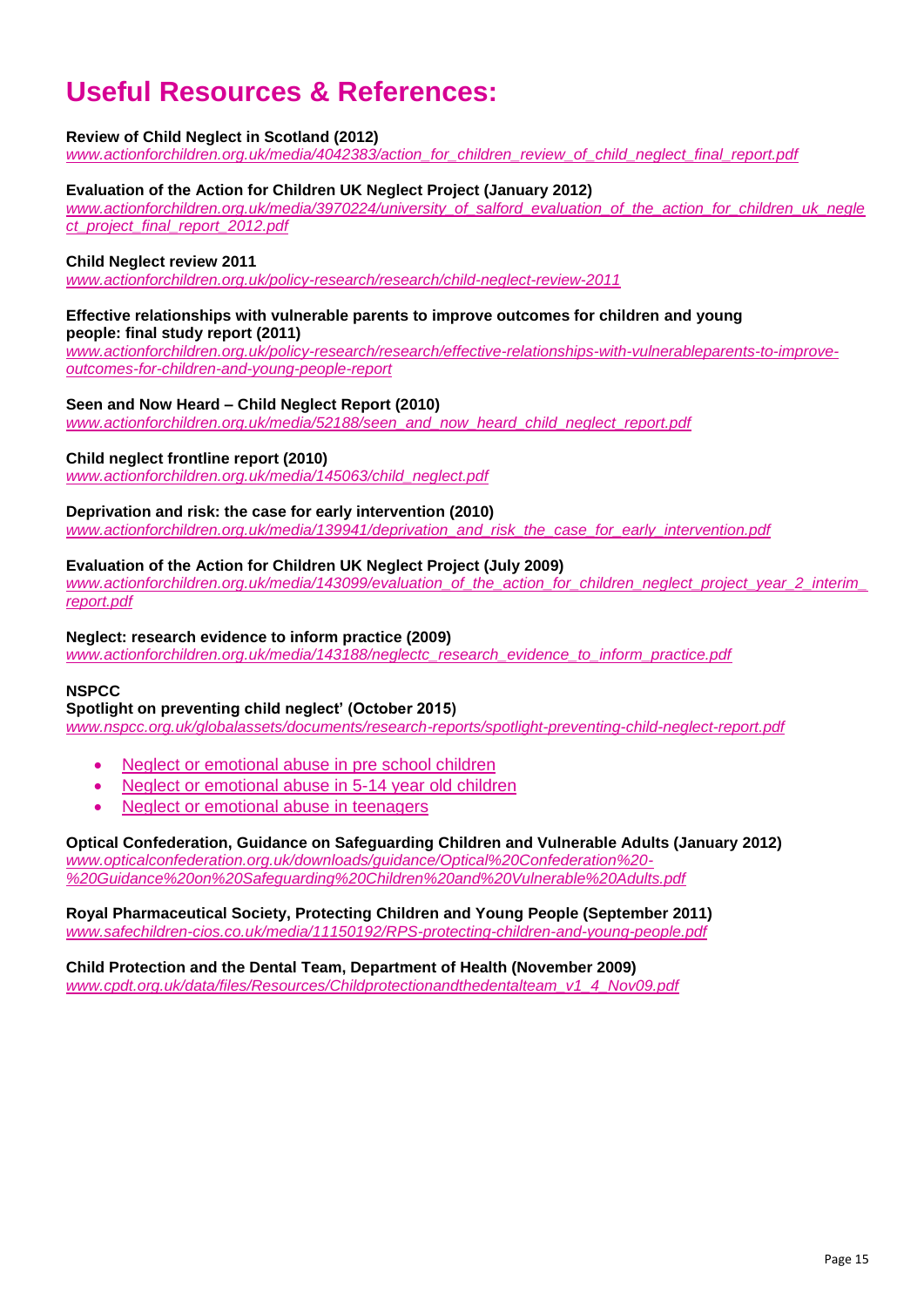#### **References**:

#### **We would like to thank Cheshire East and Hampshire LSCBs as this strategy is heavily influenced by their work**

Barlow, J, Fisher, I and Jones D (2012) *Systematic review of models of analysing significant harm*  <https://www.education.gov.uk/publications/.../DFE-RR199>

Bhatia SK, Maguire SA, Chadwick BL, Hunter ML, Harris JC, Tempest V, Mann MK, Kemp AM (2014) Characteristics of child dental neglect: A systematic review, *Journal of Dentistry,* 42(3) pp.229-239.

Brandon M, Bailey S, Belderson P, Warren C, Gardener R. and Dodsworth J. (2009). *Understanding Serious Case Reviews and their impact.* London: Department for Children, Schools and Families

Brandon M, Sidebotham P, Ellis C, Bailey S. and Belderson P. (2011). *Child and family practitioners' understanding of child development: Lessons learnt from a small sample of serious case reviews.* 

Brandon, M., Sidebotham, P. Bailey, S., Belderson, P. Hawley, C., Ellis, C and Megson M (2012) *New learning from serious case reviews,* Department for Education. Research Report DFE-RR226

Brandon M, Bailey S, Belderson P. and Larsson B. (2013). *Neglect and Serious Case Reviews.* University of East Anglia/NSPCC.

Brandon, M et al (2014) Missed opportunities: indicators of neglect – what is ignored, why and what can be done? Research report, DFE Accessed on the 24 April 2017 via: [https://www.gov.uk/government/uploads/system/uploads/attachment\\_data/file/379747/RR404\\_-](https://www.gov.uk/government/uploads/system/uploads/attachment_data/file/379747/RR404_-_Indicators_of_neglect_missed_opportunities.pdf)

[\\_Indicators\\_of\\_neglect\\_missed\\_opportunities.pdf](https://www.gov.uk/government/uploads/system/uploads/attachment_data/file/379747/RR404_-_Indicators_of_neglect_missed_opportunities.pdf)

Burgess C., Daniel B, Scott J, Dobbin, H Mulley K, and Whitfield E (2014) Preventing *Child Neglect in the UK: annual review by Action for Children* 

Cawson, P, Wattam, C., Brooker, S., Kelly, G., (2000) *Child Maltreatment in the United Kingdom: a Study of the Prevalence of Abuse and Neglect.* NSPCC: Inform.

Chaffin, M., Kelly Kelleher, K and Jan Hollenberg, J (1996) Onset of physical abuse and neglect: Psychiatric, substance abuse, and social risk factors from prospective community data, *Child Abuse and Neglect*, 20,3,pp.191-203.

Christopoulolos C, Bonvillian JD, Crittenden PM, (1988) Maternal language input and child maltreatment. *Infant Mental Health J*, 9(4) pp. 272-286.

Cleaver, H., Unell, I, and Aldgate, J.,(1999) *Children's Needs Parenting Capacity: The Impact of Parental Mental Illness, Problem Alcohol and Drug Use and Domestic Violence on Children's Development*, London: The Stationery Office.

Cleaver, H., Unell, I, and Aldgate, J.,(2011) *Children's Needs Parenting Capacity: The Impact of Parental Mental Illness, Problem Alcohol and Drug Use and Domestic Violence on Children's Development 2nd Edition*, London: The Stationery Office.

Community Care (2013) Social workers unlikely to act quickly on neglect cases. Available [http://www.communitycare.co.uk/articles/27/09/2012/118548/social-workers-unlikely-to-act-quickly-on-neglect-cases.htm 2012.](http://www.communitycare.co.uk/articles/27/09/2012/118548/social-workers-unlikely-to-act-quickly-on-neglect-cases.htm%202012)

Connell-Carrick K., and Scannapieco (2006). Ecological correlates of neglect in infants and toddlers, Journal of Interpersonal Violence, 21,3,pp 299-316

Crittenden PM. (1992) Children's strategies for coping with adverse home environments: an interpretation using attachment theory. *Child Abuse and Neglect*. 16(3) pp329-343.

Crittenden, P. (2008) *Raising Parents*: *Attachment, Parenting and Child Safety*, Cullompton: Willan Publishing.

Daniel B, Taylor J. and Scott J.(2011). *Recognising and helping the neglected child: evidence based practice for assessment and intervention*. London: Jessica Kingsley Publishers.

Department for Education. (2013). *Statistical First Release: Characteristics of Children in Need. Headlines*. London: Department for Education

Dozier M, Peloso E, Lewis E, Laurenceau J. and Levine S. (2008). Effects of an attachment-based intervention on the cortisol production of infants and toddlers in foster care. *Development and Psychopathology*, 20, pp. 845-859.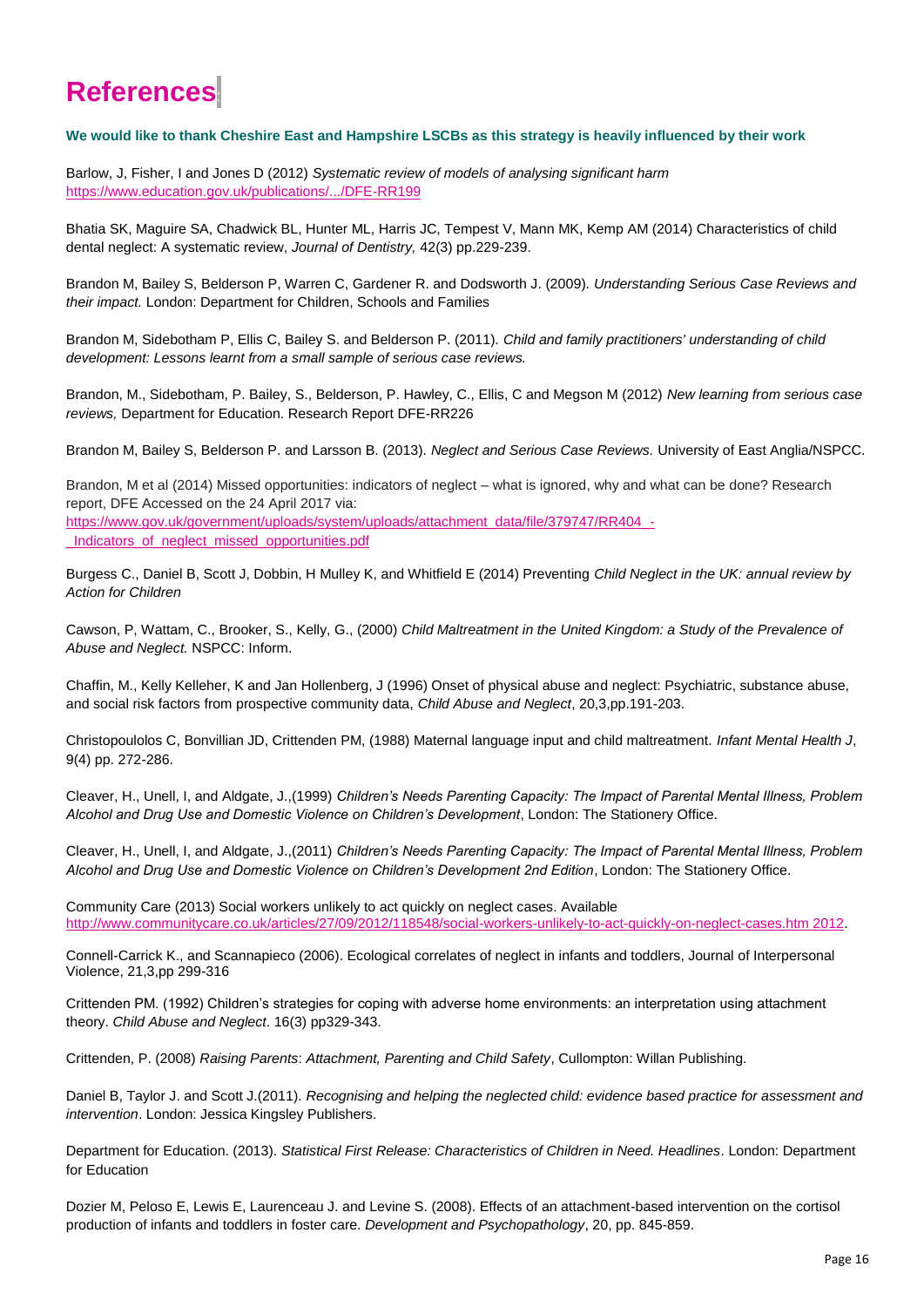Drake, B., and Pandey, S. (1996) Understanding the relationship between neighbourhood poverty and specific types of child maltreatment, *Child Abuse and Neglect,* 20,11, pp.1003-1018.

Dumont, K. A., Widom, C. S., & Czaja, S. J. (2007). Predictors of resilience in abused and neglected children grown-up: The role of individual and neighbourhood characteristics. *Child Abuse & Neglect*, 31, pp. 255-274.

Farmer E. and Lutman E. (2014). Working effectively with neglected children and their families – what needs to change? Child Abuse Review, 23, pp 262-273.

Ferguson, H., (2005). 'Working with Violence, the Emotions and the Psychosocial Dynamics of Child Protection: Reflections on the Victoria Climbié case,' *Social Work Education,* 24,781-195.

Gardner , R (2008) Developing an effective response to neglect and emotional harm to children, Norwich: University of East Anglia/NSPCC.

Glaser D. (2011) How to deal with emotional abuse and neglect—Further development of a conceptual framework (FRAMEA) *Child Abuse and Neglect*, 35,10 pp. 866-875.

Howe, D (2005) Child Abuse and Neglect: Attachment, Development and Intervention. London: Palgrave.

Horowitz, AV, Widom CS, McLaughlin J. and White HR. (2001). The Impact of Childhood Abuse and Neglect on Adult Mental Health: A Prospective Study. *Journal of Health and Social Behavior*, 42, pp. 184-201.

Jack G, and Gill, O. (2013). "Developing Cultural Competence for Social Work with Families Living in Poverty." *European Journal of Social Work* 16 (2): 220–234.

Larnier, M et al, (2010) Essential Criminology. Philadelphia: Westview Press.

May-Chantal,C and Cawson, P. (2005) Measuring child maltreatment in the United Kingdon: A study of the prevalence of child abuse and neglect, Child Abuse & Neglect, 9 (29): 969-984

Naughton, A. et al (2013) Emotional, behavioural and developmental features indicative of neglect or emotional abuse in preschool children: a systematic review, *JAMA Pediatrics* 167,8 pp769-775.

Working Together 2015[: www.gov.uk/government/publications/working-together-to-safeguard-children--2](http://www.gov.uk/government/publications/working-together-to-safeguard-children--2)

Radforda, L (et al) (2013) The prevalence and impact of child maltreatment and other types of victimisation in the UK: Findings from a population survey of caregivers, children and young people and young adults, Child Abuse and Neglect, 37 (10):801-813

Troubled Teens; Understanding Adolescent Neglect'; The Children's Society, 2016: [www.childrensociety.org.uk/what-we](http://www.childrensociety.org.uk/what-we-do/research/troubled-teens-understanding-adolscent-neglect)[do/research/troubled-teens-understanding-adolscent-neglect](http://www.childrensociety.org.uk/what-we-do/research/troubled-teens-understanding-adolscent-neglect)

Turnball, M (2015) 'Hurting Inside': NSPCC report on the learning from the NSPCC helpline and Childline on neglect; London: NSPCC. [www.nspcc.org.uk/services-and-resources/research-and-resources/2015/hurting-inside-helpline-childline-neglect//](http://www.nspcc.org.uk/services-and-resources/research-and-resources/2015/hurting-inside-helpline-childline-neglect/)

Schumacher, J., Smith-Slep, A., and Heyman, R. (2001). Risk factors for child neglect.*Aggression and Violent Behavior,* 6, pp231- 254.

Scourfield, J. (2000) The rediscovery of child neglect, *The Sociological Review,* 48,pp. 365-382.

Sidebotham et al (2016) Pathways to harm, pathways to protection: a triennial analysis of serious case reviews 2011 – 2014, Final report. (DfE).

[https://www.gov.uk/government/uploads/system/uploads/attachment\\_data/file/533826/Triennial\\_Analysis\\_of\\_SCRs\\_2011-2014\\_-](https://www.gov.uk/government/uploads/system/uploads/attachment_data/file/533826/Triennial_Analysis_of_SCRs_2011-2014_-__Pathways_to_harm_and_protection.pdf) [\\_\\_Pathways\\_to\\_harm\\_and\\_protection.pdf](https://www.gov.uk/government/uploads/system/uploads/attachment_data/file/533826/Triennial_Analysis_of_SCRs_2011-2014_-__Pathways_to_harm_and_protection.pdf)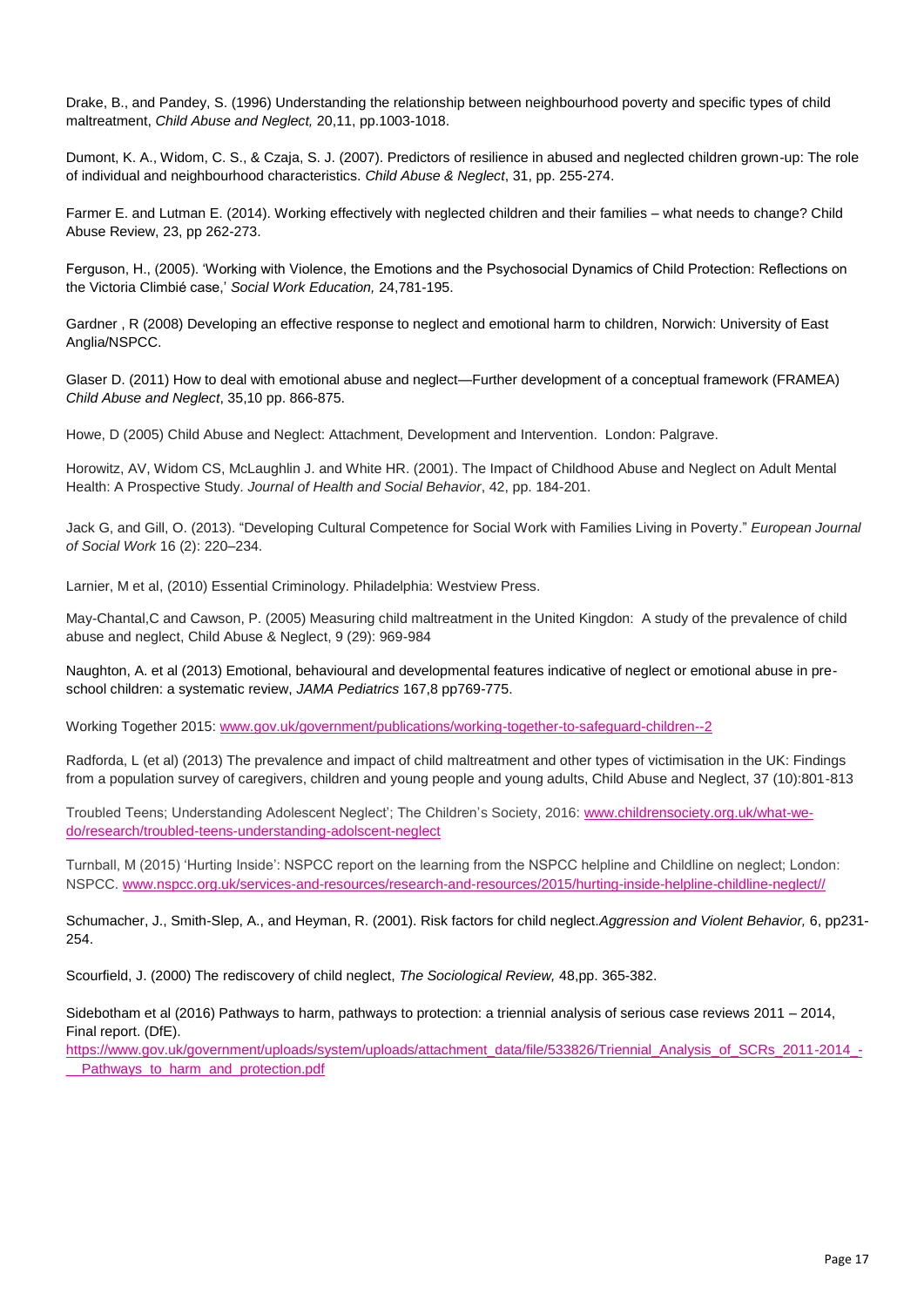#### **Appendix A: Key Indicators to Identification in relation to Threshold Response for Intervention**

#### **Key Indicators: Emotional Neglect**

| <b>Universal / early</b><br>intervention                                                                                                                                                                                                                                                                                                                                                                                                 | <b>Early help</b>                                                                                                                                                                                                                                                                                                                                                          | <b>Targeted early help</b>                                                                                                                                                                                                                                                                                                                        | <b>Children's social care</b>                                                                                                                                                                                                         |  |
|------------------------------------------------------------------------------------------------------------------------------------------------------------------------------------------------------------------------------------------------------------------------------------------------------------------------------------------------------------------------------------------------------------------------------------------|----------------------------------------------------------------------------------------------------------------------------------------------------------------------------------------------------------------------------------------------------------------------------------------------------------------------------------------------------------------------------|---------------------------------------------------------------------------------------------------------------------------------------------------------------------------------------------------------------------------------------------------------------------------------------------------------------------------------------------------|---------------------------------------------------------------------------------------------------------------------------------------------------------------------------------------------------------------------------------------|--|
| <b>Characteristics of carers</b>                                                                                                                                                                                                                                                                                                                                                                                                         |                                                                                                                                                                                                                                                                                                                                                                            |                                                                                                                                                                                                                                                                                                                                                   |                                                                                                                                                                                                                                       |  |
| Cannot cope with<br>children's demands<br>Parents may feel<br>$\bullet$<br>awkward/tense when<br>alone with their children<br>Inconsistent responses to<br>$\bullet$<br>child                                                                                                                                                                                                                                                            | Failure to connect<br>$\bullet$<br>emotionally with child<br>Lots of rules<br>Lack of attachment to<br>child<br>Unrealistic expectations in<br>line with child's<br>development                                                                                                                                                                                            | • Dismissive / punitive<br>response to child's<br>needs<br>Poor attachment to child<br>$\bullet$                                                                                                                                                                                                                                                  | Parental responses lack<br>$\bullet$<br>empathy<br>Not emotionally available<br>$\bullet$<br>to child<br>No attachment to child<br>$\bullet$                                                                                          |  |
|                                                                                                                                                                                                                                                                                                                                                                                                                                          | <b>Characteristics of Children</b>                                                                                                                                                                                                                                                                                                                                         |                                                                                                                                                                                                                                                                                                                                                   |                                                                                                                                                                                                                                       |  |
| Over friendly with<br>strangers<br>Over reliance on social<br>media to interact<br>No risk CSE                                                                                                                                                                                                                                                                                                                                           | Frightened / unhappy /<br>$\bullet$<br>anxious / low self-esteem<br>Know their role in family<br>$\bullet$<br><b>Attention seeking</b><br>$\bullet$<br>Mild risk CSE                                                                                                                                                                                                       | Withdrawn/ isolated<br>$\bullet$<br>Fear intimacy and<br>$\bullet$<br>dependency<br>Self-reliant<br>$\bullet$<br>Difficulties in regulating<br>$\bullet$<br>emotions<br>Very poor self esteem<br>Moderate risk CSE                                                                                                                                | Precocious<br>$\bullet$<br>Unresponsive /no crying<br>$\bullet$<br>Oversexualised<br>$\bullet$<br>behaviour<br>Self-harm<br>$\bullet$<br>Significant risk CSE<br>$\bullet$                                                            |  |
|                                                                                                                                                                                                                                                                                                                                                                                                                                          | What professionals notice                                                                                                                                                                                                                                                                                                                                                  |                                                                                                                                                                                                                                                                                                                                                   |                                                                                                                                                                                                                                       |  |
| Ignore advice<br>$\bullet$<br>Children spend a lot of<br>$\bullet$<br>time on-line<br>Lack of engagement with<br>$\bullet$<br>universal services<br>Materially advantaged<br>$\bullet$<br>Child not included<br>Child always<br>$\bullet$<br>immaculately clean<br>Child and family isolated<br>$\bullet$<br>in community<br>Pattern of re-referrals to<br>$\bullet$<br><b>Weekly Allocation</b><br>Meeting (WAM)<br>Poor dental hygiene | Avoid contact<br>$\bullet$<br>Missed appointments<br>$\bullet$<br>Child learns to block<br>$\bullet$<br>expressions<br>Child 'shut down'<br>$\bullet$<br>Risky behaviour on-line<br>$\bullet$<br>Material advantages can<br>$\bullet$<br>mask the lack of emotional<br>warmth and connection<br>Pattern of re-referrals to<br>$\bullet$<br><b>Front Door For Families.</b> | Deride professionals<br>$\bullet$<br>Children unavailable<br>$\bullet$ .<br>Children appear overly<br>resilient<br>Poor social relationships<br>due to isolation<br>Scapegoated child<br>$\bullet$<br>Regression in child's<br>$\bullet$<br>behaviour<br>Pattern of step ups to<br>$\bullet$<br>social care<br>Severe dental disease<br>$\bullet$ | May seek help with a<br>$\bullet$<br>child who needs to be<br>'cured'<br><b>Fabricated illness</b><br>$\bullet$<br>Parents seeking a<br>$\bullet$<br>diagnosis/label for child<br>Pattern of step downs to<br>$\bullet$<br>early help |  |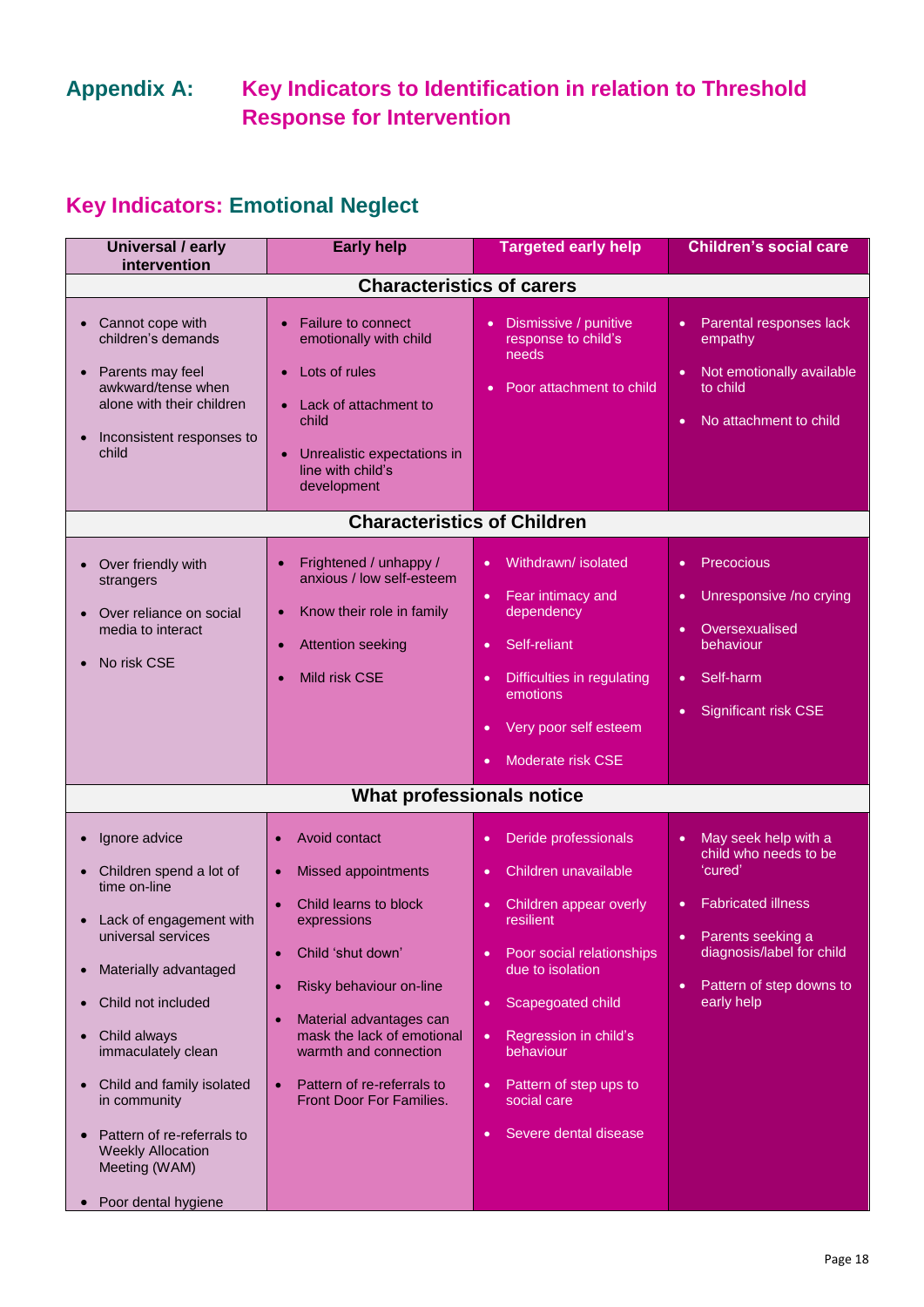### **Key Indicators: Disorganised Neglect**

| Universal / early<br>intervention                             | <b>Early help</b>                                                                                     | <b>Targeted early help</b>                                   | <b>Children's social care</b>                                            |
|---------------------------------------------------------------|-------------------------------------------------------------------------------------------------------|--------------------------------------------------------------|--------------------------------------------------------------------------|
|                                                               | <b>Characteristics of carers</b>                                                                      |                                                              |                                                                          |
| • Demanding and dependant                                     | Feelings of being                                                                                     | <b>Disguised compliance</b><br>$\bullet$                     | High criticism / low warmth<br>$\bullet$                                 |
| • Cope with babies (babies<br>need them) but then<br>struggle | undervalued or emotionally<br>deprived as a child - so<br>need to be centre of<br>attention/affection | Putting own needs<br>$\bullet$<br>before child               | Continuous use of<br>$\bullet$<br>medical issues to cover<br>up/disguise |
| • Flustered presentation                                      | Lack of 'attunement'                                                                                  | Drug/alcohol misuse                                          | Chaotic family<br>$\bullet$                                              |
| $\bullet$ Late<br>• Low mood                                  | Crisis response                                                                                       | Depression<br>$\bullet$                                      | <b>Escalation of depression</b>                                          |
| • Unstructured                                                | Avoidance of contact<br>$\bullet$                                                                     | Not getting children to<br>$\bullet$<br>school               |                                                                          |
| • Problem driven                                              | Poor attachment                                                                                       | <b>Escalation of mental</b>                                  |                                                                          |
| • Revert back to own needs                                    | Poor parenting<br>$\bullet$                                                                           | health                                                       |                                                                          |
| • Everything 'big drama'                                      | Not engaging with health                                                                              |                                                              |                                                                          |
|                                                               | <b>Characteristics of Children</b>                                                                    |                                                              |                                                                          |
| • No risk CSE                                                 | Young children -attention                                                                             | Roaming late at night<br>$\bullet$                           | Self-harm<br>$\bullet$                                                   |
| • Anxious and demanding                                       | seeking, exaggerated<br>affect, poor confidence and<br>concentration, jealous,                        | Trouble during<br>$\bullet$<br>unsupervised times            | Causing harm to others<br>$\bullet$                                      |
| • Infant -fractious/clinging-<br>difficult to soothe          | show off, go too far                                                                                  | Engaging in risky                                            | Substance / alcohol use<br>$\bullet$                                     |
|                                                               | Fear intimacy<br>$\bullet$                                                                            | behaviours                                                   | Offending<br>$\bullet$                                                   |
| • Lateness at school/nursery                                  | Missing school/nursery                                                                                | <b>Bullying</b><br>$\bullet$                                 | Left at home alone<br>$\bullet$                                          |
| • Overactive at school                                        | Disruptive at school                                                                                  | Aggressive<br>$\bullet$                                      | Anti-social behaviour<br>$\bullet$                                       |
| • No school equipment                                         | Fretful                                                                                               | <b>Jealous</b><br>$\bullet$                                  | Able to do what they<br>$\bullet$                                        |
| • Not able to sit still                                       | Crying                                                                                                | Depressed<br>$\bullet$                                       | want                                                                     |
| • Snatching                                                   | Angry                                                                                                 | Poor school attendance                                       | Feral<br>$\bullet$                                                       |
| • Struggle with quiet time                                    | Afraid                                                                                                | Speech and language                                          | Ignored<br>$\bullet$                                                     |
| • Vulnerable to unhealthy<br>relationships                    | low risk CSE/exploitation                                                                             | delays                                                       | Danger to self/others<br>$\bullet$                                       |
| • No boundaries or routines                                   |                                                                                                       | Moderate risk<br>$\bullet$<br><b>CSE/exploitation</b>        | Head lice infestation<br>$\bullet$                                       |
| • Not at risk CSE                                             |                                                                                                       |                                                              | Significant risk<br>$\bullet$<br><b>CSE/exploitation</b>                 |
|                                                               | What professionals notice                                                                             |                                                              |                                                                          |
| Classic 'problem families'<br>$\bullet$                       | Annoy and frustrate but<br>$\bullet$<br>also endear and amuse                                         | Thick case files<br>$\bullet$                                | Anti-social behaviour<br>$\bullet$                                       |
| Numerous pregnancies<br>$\bullet$                             | Chaos and disruption<br>$\bullet$                                                                     | Feelings drive behaviour<br>$\bullet$<br>/social interaction | Frequent new crises<br>$\bullet$                                         |
| Missed appointments<br>$\bullet$                              | Avoidance of home visits<br>$\bullet$                                                                 | Dependency on services<br>$\bullet$                          | Difficult to work and<br>$\bullet$<br>engage with                        |
| Messy house<br>$\bullet$                                      | Lots of contact                                                                                       | to provide support                                           | <b>Frequent exclusions</b><br>$\bullet$                                  |
| Erratic changes in mood<br>$\bullet$                          | Regular lateness and                                                                                  | Lack understanding<br>$\bullet$<br>acceptance of issues      | Non-engagement with<br>$\bullet$                                         |
| Unable to acknowledge<br>$\bullet$<br>problems                | absences                                                                                              | <b>Exclusion from school</b><br>$\bullet$                    | education                                                                |
| Not reporting absences<br>$\bullet$                           | Family identify own need<br>$\bullet$                                                                 | Severe dental disease<br>$\bullet$                           |                                                                          |
| Disruptive behaviour<br>$\bullet$                             | No improvement<br>$\bullet$                                                                           |                                                              |                                                                          |
| Poor hygiene<br>$\bullet$                                     | <b>Persistent lateness</b>                                                                            |                                                              |                                                                          |
| Poor dental hygiene<br>$\bullet$                              | Children visibly tired                                                                                |                                                              |                                                                          |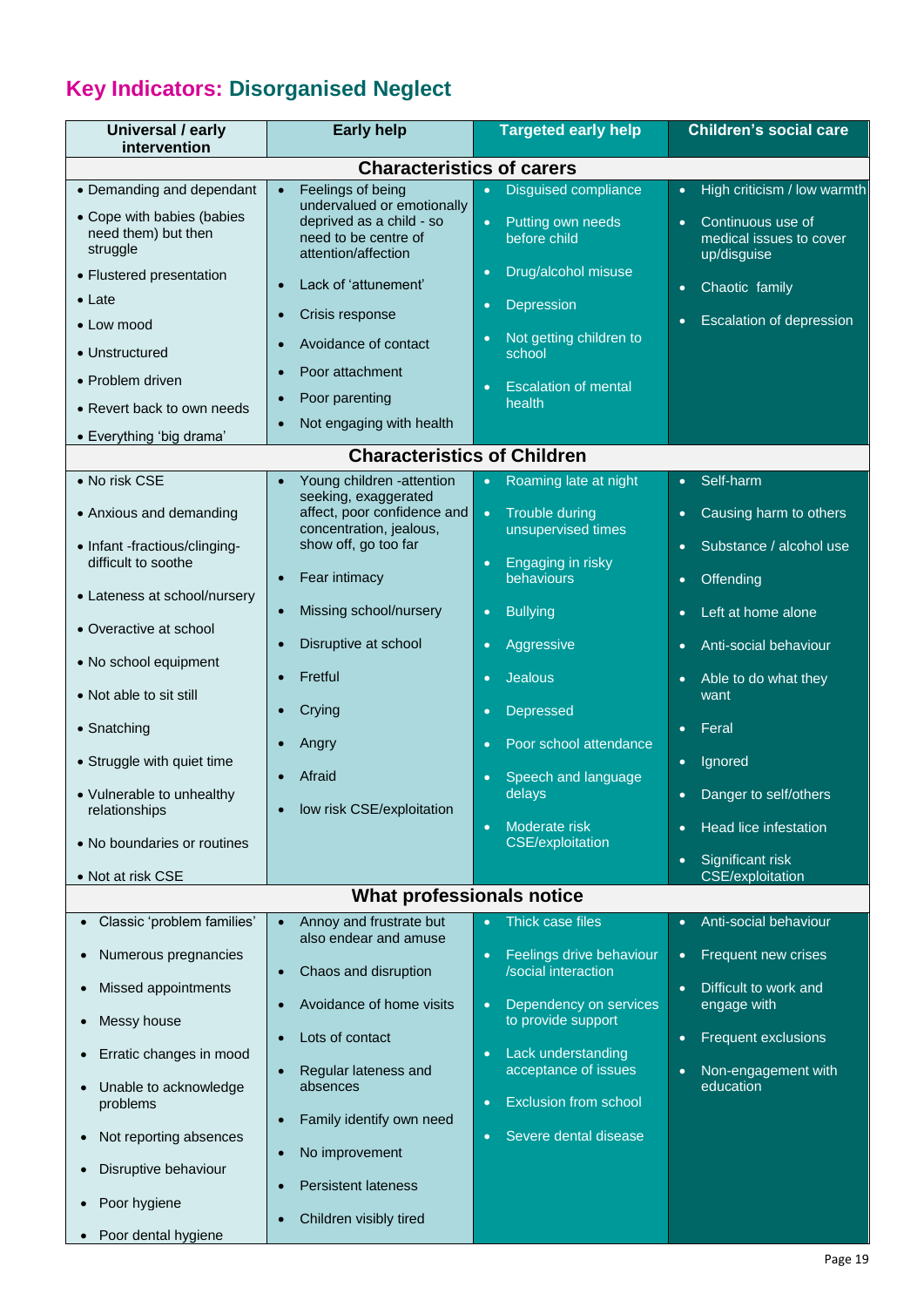### **Key Indicators: Severe Deprivation Neglect**

| <b>Characteristics of carers</b><br>Contact with specialist<br>agency for depression,                                                                                                                                                                                                                                                       |                                                                                                                                                                                                                                                                                                                                                             |                                                                                                                                                                                                                                                                                                                              |  |
|---------------------------------------------------------------------------------------------------------------------------------------------------------------------------------------------------------------------------------------------------------------------------------------------------------------------------------------------|-------------------------------------------------------------------------------------------------------------------------------------------------------------------------------------------------------------------------------------------------------------------------------------------------------------------------------------------------------------|------------------------------------------------------------------------------------------------------------------------------------------------------------------------------------------------------------------------------------------------------------------------------------------------------------------------------|--|
|                                                                                                                                                                                                                                                                                                                                             |                                                                                                                                                                                                                                                                                                                                                             |                                                                                                                                                                                                                                                                                                                              |  |
| mental health - in treatment<br>Postnatal depression<br>$\bullet$<br>Poor attachment with<br>children                                                                                                                                                                                                                                       | <b>Carers with</b><br>$\bullet$<br>serious issues of<br>$\bullet$<br>depression,<br>$\bullet$<br>learning<br>$\bullet$<br>disabilities,<br>$\bullet$<br>substance<br>$\bullet$<br>misuse<br>$\bullet$<br><b>Homeless</b><br>$\bullet$<br>Not in treatment<br>$\bullet$                                                                                      | Institutional neglect<br>$\bullet$<br>Suicidal thoughts<br>$\bullet$<br><b>Carers with</b><br>$\bullet$<br>serious issues of<br>$\bullet$<br>depression,<br>$\bullet$<br>learning<br>$\bullet$<br>disabilities,<br>$\bullet$<br>substance<br>$\bullet$<br>misuse<br>$\bullet$                                                |  |
|                                                                                                                                                                                                                                                                                                                                             |                                                                                                                                                                                                                                                                                                                                                             |                                                                                                                                                                                                                                                                                                                              |  |
| Inhibited, withdrawn,<br>$\bullet$<br>passive, rarely smile,<br>autistic type behaviour and<br>self-soothing<br>Relationships shallow, lack<br>reciprocity<br>Disinhibited: attention-<br>seeking, clingy, very<br>friendly<br>Not accessing early years<br>$\bullet$<br>High absence from school<br>$\bullet$<br>Low risk CSE/exploitation | Infants - poor pre<br>$\bullet$<br>attachment behaviours<br>of smiling, crying, eye<br>contact<br>Children -impulsive,<br>$\bullet$<br>hyperactive, attention<br>deficit, cognitive<br>impairment and<br>developmental delay,<br>eating problems, poor<br>relationships<br>School exclusion<br>$\bullet$<br>Moderate risk<br>$\bullet$<br>CSE/exploitation. | Self-harm<br>$\bullet$<br>Mental ill health<br>$\bullet$<br><b>Sexualised behaviour</b><br>$\bullet$<br>Failure to thrive<br>$\bullet$<br><b>Recurrent illnesses</b><br>$\bullet$<br>Going missing<br>$\bullet$<br>Out of education<br>$\bullet$<br>Significant risk<br>$\bullet$<br>CSE/exploitation.                       |  |
| What professionals notice                                                                                                                                                                                                                                                                                                                   |                                                                                                                                                                                                                                                                                                                                                             |                                                                                                                                                                                                                                                                                                                              |  |
| Dirty home and children<br>$\bullet$<br>Poor physical and mental<br>health<br>Poor hygiene<br>$\bullet$<br>Regularly attending A&E                                                                                                                                                                                                          | Material and emotional<br>$\bullet$<br>poverty<br><b>Head lice</b><br>$\bullet$<br>Homes and children dirty<br>$\bullet$<br>and smelly                                                                                                                                                                                                                      | Urine soaked<br>$\bullet$<br>mattresses, dog faeces,<br>filthy plates, rags at the<br>window<br>Children left in cot or<br>$\bullet$<br>serial care giving<br>Child essentially alone -<br>$\bullet$<br>severe neglect, absence<br>of selective attachment<br>Unable to get into house<br>$\bullet$<br>Severe dental disease |  |
|                                                                                                                                                                                                                                                                                                                                             |                                                                                                                                                                                                                                                                                                                                                             | <b>Characteristics of Children</b>                                                                                                                                                                                                                                                                                           |  |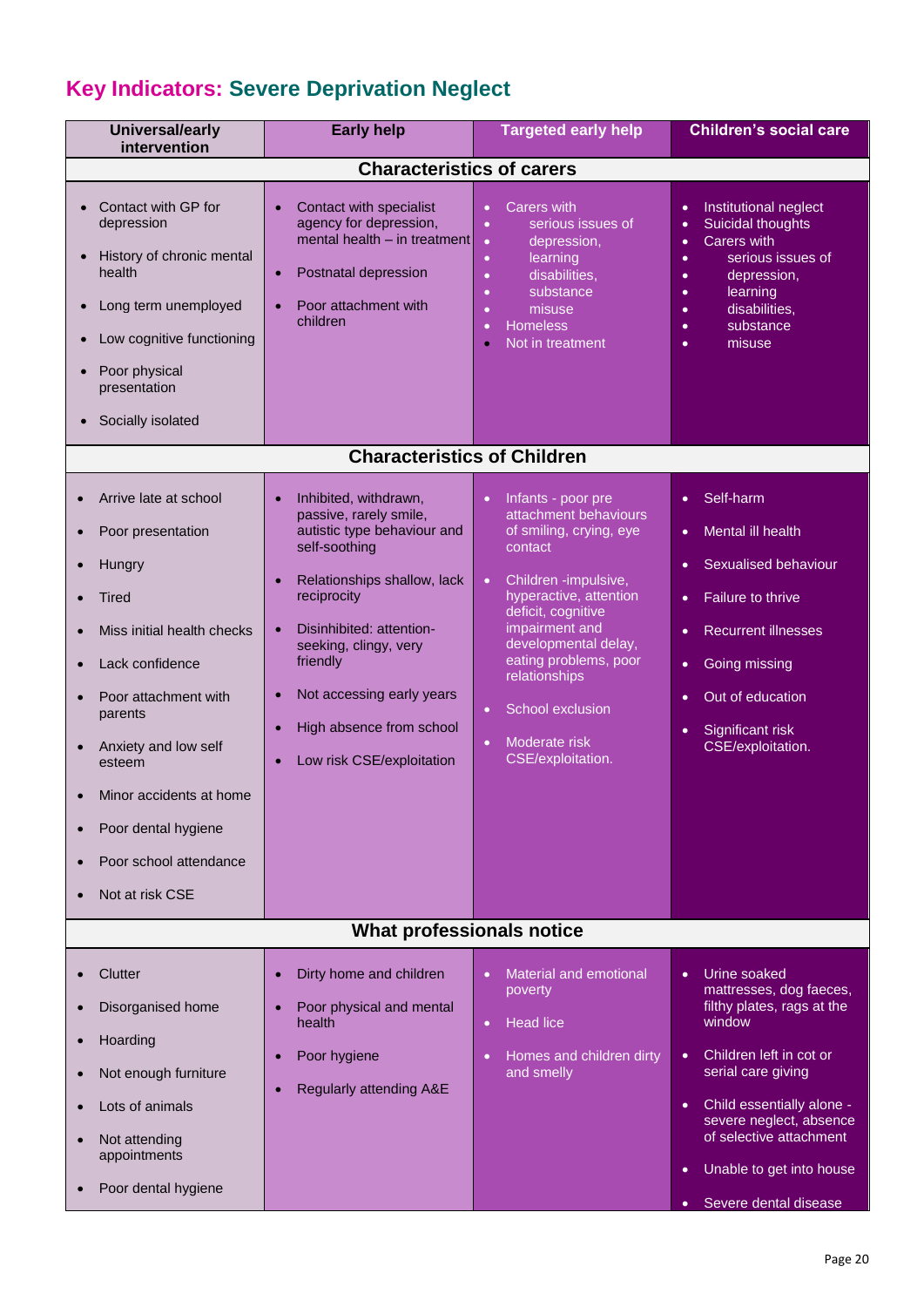### **Key Indicators: Depressed/Passive Neglect**

|                        | <b>Universal/early</b><br>intervention                                                                                                                                                                                                                                     | <b>Early help</b>                                                                                                                                                                                                                                                                                                                                                                                                                  | <b>Targeted early help</b>                                                                                                                                                                                                                                                                                                                                                             | <b>Children's social care</b>                                                                                                                                                                                          |
|------------------------|----------------------------------------------------------------------------------------------------------------------------------------------------------------------------------------------------------------------------------------------------------------------------|------------------------------------------------------------------------------------------------------------------------------------------------------------------------------------------------------------------------------------------------------------------------------------------------------------------------------------------------------------------------------------------------------------------------------------|----------------------------------------------------------------------------------------------------------------------------------------------------------------------------------------------------------------------------------------------------------------------------------------------------------------------------------------------------------------------------------------|------------------------------------------------------------------------------------------------------------------------------------------------------------------------------------------------------------------------|
|                        | <b>Characteristics of carers</b>                                                                                                                                                                                                                                           |                                                                                                                                                                                                                                                                                                                                                                                                                                    |                                                                                                                                                                                                                                                                                                                                                                                        |                                                                                                                                                                                                                        |
| $\bullet$              | Often severely abused /<br>neglected by own<br>parents<br>Given up thinking and<br>feeling<br>Withdrawn<br>Lack of meaningful<br>engagement<br>Forgetting appointments<br>Can't impose boundaries<br>Focused on own needs<br>Not seen in school<br><b>Blame others for</b> | May seem unmotivated /<br>$\bullet$<br>mild learning disability<br><b>Learned helplessness</b><br>$\bullet$<br>No structure / poor<br>$\bullet$<br>supervision<br>Stubborn negative -<br>$\bullet$<br>passive aggressive<br><b>Missing appointments</b><br>Disorganised<br>Seeking services to solve<br>problems (but not<br>changing)<br><b>Emerging criticisms</b><br>$\bullet$<br>One or two elements of<br>toxic trio emerging | No smacks / no shouting<br>$\bullet$<br>/ no deliberate harm BUT<br>no hugs, warmth or<br>emotional involvement<br>either<br>Unresponsive to<br>$\bullet$<br>children's needs limited<br>interaction<br>Avoiding appointments<br>$\bullet$<br>Struggling to engage<br>$\bullet$<br><b>Blaming services for lack</b><br>$\bullet$<br>of progress<br>Refuse to engage with<br>early help | <b>Obstructing appointments</b><br>$\bullet$<br><b>Blaming others</b><br>$\bullet$<br>Combination of toxic trio<br>$\bullet$<br>reaching crisis<br>No ability to change<br>$\bullet$<br>No boundaries                  |
|                        | children's behaviour                                                                                                                                                                                                                                                       | Change schools<br>$\bullet$                                                                                                                                                                                                                                                                                                                                                                                                        |                                                                                                                                                                                                                                                                                                                                                                                        |                                                                                                                                                                                                                        |
|                        |                                                                                                                                                                                                                                                                            | <b>Characteristics of children</b>                                                                                                                                                                                                                                                                                                                                                                                                 |                                                                                                                                                                                                                                                                                                                                                                                        |                                                                                                                                                                                                                        |
|                        | Lack of interaction with<br>carers<br>Presents as hungry<br>Lack of progression<br>Tired, withdrawn,<br>isolated<br>Poor diet<br>Lateness at school<br>Dirty clothes<br>Developmental<br>milestones not met<br>Attendance at A&E<br>Not at risk of CSE                     | Infant - not curious,<br>$\bullet$<br>unresponsive, moans and<br>whimpers, but does not cry<br>or laugh<br>Tend not say much<br>$\bullet$<br>Unwashed, ill-fitting<br>$\bullet$<br>clothes<br><b>Missing school</b><br>$\bullet$<br>Repeated attendance at<br>A&E<br><b>Unmet health needs</b><br>$\bullet$<br><b>Obese</b><br>$\bullet$                                                                                           | At school - isolated,<br>$\bullet$<br>aimless, lacking in<br>concentration, drive,<br>confidence and self<br>esteem<br><b>Anxious</b><br>$\bullet$<br>Goes missing<br>$\bullet$<br>Poor school attendance<br>Self-harm<br>$\bullet$<br>Self-isolating<br>$\bullet$<br>Unresponsive<br>$\bullet$<br>Moderate risk<br>$\bullet$                                                          | Developmental delay<br>$\bullet$<br>Absent from school<br>Regularly goes missing<br>Not accessing health<br>services<br>Inappropriate behaviour<br>for age<br>Morbidly obese<br>Significant risk CSE<br>/exploitation. |
|                        |                                                                                                                                                                                                                                                                            | Low risk CSE/exploitation.<br><b>What professionals notice</b>                                                                                                                                                                                                                                                                                                                                                                     | <b>CSE/exploitation</b>                                                                                                                                                                                                                                                                                                                                                                |                                                                                                                                                                                                                        |
|                        | Shut down and block out                                                                                                                                                                                                                                                    | Parents do not believe<br>$\bullet$                                                                                                                                                                                                                                                                                                                                                                                                | <b>Material and emotional</b><br>$\bullet$                                                                                                                                                                                                                                                                                                                                             | Urine soaked mattresses<br>$\bullet$                                                                                                                                                                                   |
| $\bullet$<br>$\bullet$ | all information<br>Absence from school /<br>nursery<br>Children appear hungry<br>Inconsistent engagement<br>Turn up late at school<br>Poor dental hygiene                                                                                                                  | they can change so do not<br>even try<br>A sense of hopelessness<br>and despair - which can<br>be reflected in the workers<br>too<br>Poor dental hygiene<br><b>Stealing food</b>                                                                                                                                                                                                                                                   | poverty<br>Homes and children dirty<br>and smelly<br>Chaotic dirty households<br>$\bullet$<br>Children not saying<br>$\bullet$<br>anything or making<br>excuses for their parents<br>Children attending<br>$\bullet$<br>appointments on their<br>own<br><b>Repeated concerns</b><br>$\bullet$<br>reported by neighbours                                                                | dog faeces, filthy plates,<br>rags at the window<br>Children parenting their<br>$\bullet$<br>parents<br>Offending behaviour<br>$\bullet$<br>Difficult to work with<br>Not in for visits<br>$\bullet$                   |
|                        |                                                                                                                                                                                                                                                                            |                                                                                                                                                                                                                                                                                                                                                                                                                                    | Severe dental disease<br>$\bullet$                                                                                                                                                                                                                                                                                                                                                     |                                                                                                                                                                                                                        |